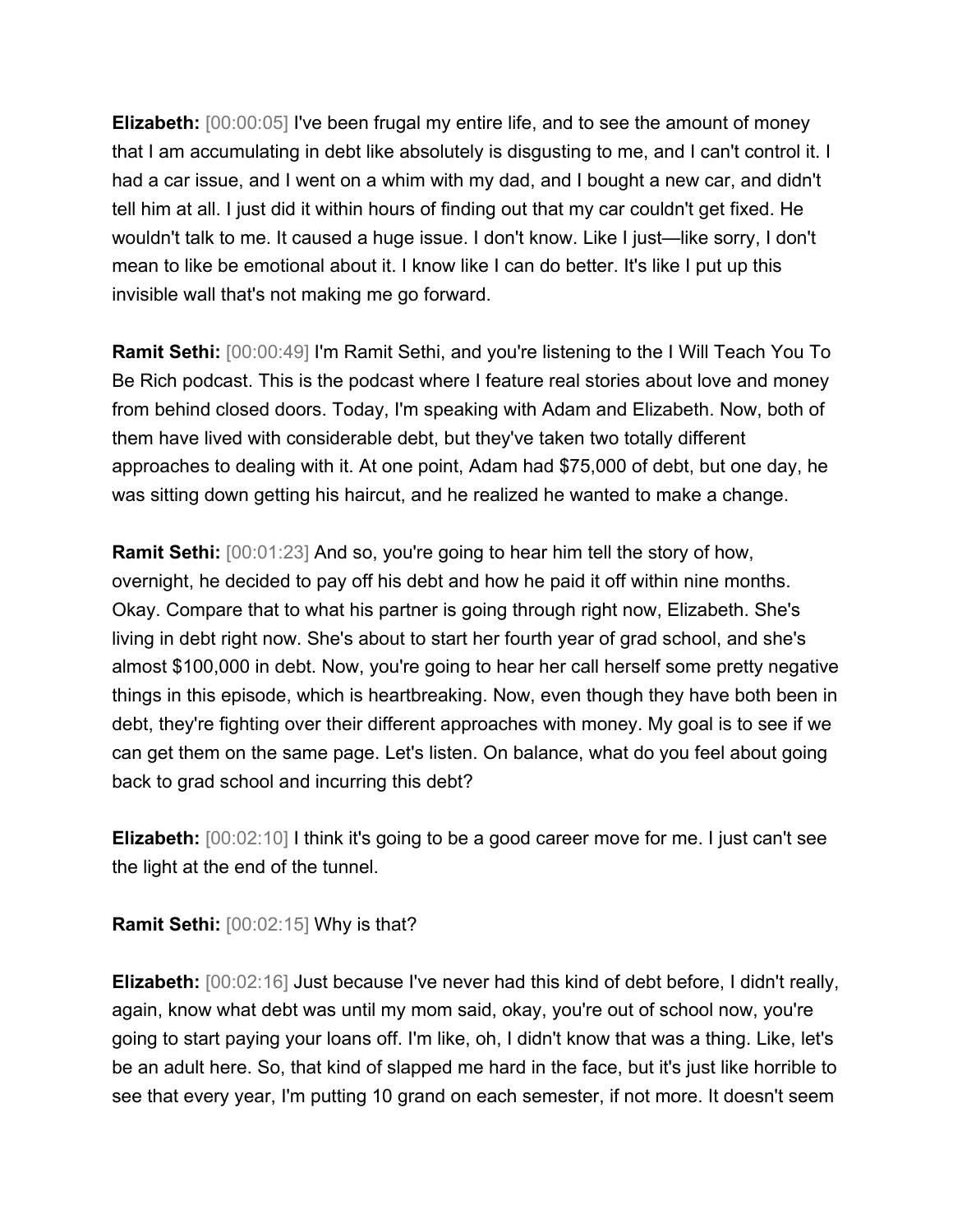to get any better. I had a car issue, and I went on a whim with my dad, and I bought a new car, and didn't tell him at all. I just did it within hours of finding out that my car couldn't get fixed. He wouldn't talk to me. It caused a huge issue.

**Ramit Sethi:** [00:02:59] Well, what kind of issue?

**Elizabeth:** [00:03:01] That he says, like, we're not married, but we want to think about like our finances together and we should have conversations like that, especially for a big purchase. And I didn't even think about talking to him, honestly, because I said, well, it's my money, I'm doing what I want with it. Then, I understand his point of view, but I felt like this is my life and I should be able to do what I want with it. He was so angry, he wouldn't talk to me. He was pretty much saying that I made a huge, stupid mistake, and I'll learned from my dumb lesson. I felt a little belittled a little bit. Like I'm an adult, I can buy a car, but I kind of understand where he's coming from, but it was hard to see it at the time.

**Ramit Sethi:** [00:03:46] And what happened the next day or the day after?

**Elizabeth:** [00:03:50] I guess like for the last couple of weeks, he would constantly, if I said something about my car, he'd come back at me, and say, oh, well, since you did this and wasted your money on that, like bringing it up when it wasn't necessary. And it makes me more mad that that's how he expresses his emotion about how upset he was that I just bought the car.

**Ramit Sethi:** [00:04:13] How do you feel about the car?

**Elizabeth:** [00:04:15] I mean, I thought I needed it. I need it for my job. So, I thought, I have like do this now or never, I can't live without a car, so I love my car.

**Ramit Sethi:** [00:04:24] Well, what kind of car is it?

**Elizabeth:** [00:04:26] It's a Ford EcoSport.

**Ramit Sethi:** [00:04:29] Okat. What is that, a car or an SUV? What is that?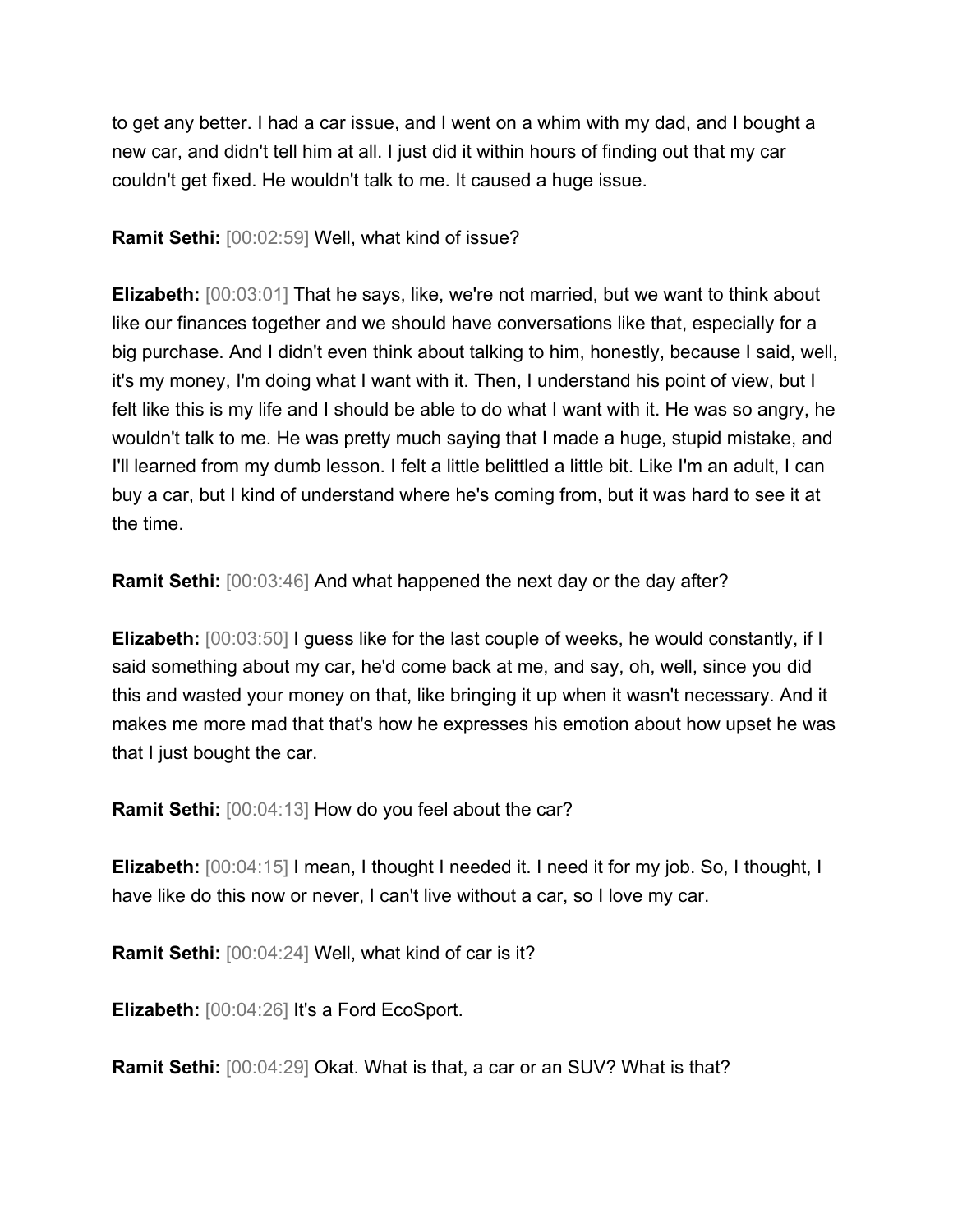**Elizabeth:** [00:04:33] It's kind of like an SUV, I guess.

**Ramit Sethi:** [00:04:34] Okay.

**Elizabeth:** [00:04:35] Yeah.

**Ramit Sethi:** [00:04:36] So, what do you love about it?

**Elizabeth:** [00:04:38] I love the color, because my favorite color is red. I never had like a car that had like leather seats. It has heated seats, like a heated steering wheel. It has a bunch of luxury accessories, so I love that.

**Ramit Sethi:** [00:04:50] I can hear you light up as you talk about this car. What's really interesting to me here is that this car, this cause of this huge fight between them seems to be a really good purchase for Elizabeth. It might not have been a good purchase for Adam, and there's definitely something to be said for them not communicating about it, but what strikes me is that she doesn't sound like she regrets buying the car at all, and yet did you hear the way she described her decision to buy it? It's so interesting that some of the other words you use to discuss it are words like dumb, stupid, mistake, so how do you reconcile those two things?

**Elizabeth:** [00:05:32] Again, it was like really hard to—in the beginning, when he was making me kind of feel upset about doing it, I was kind of like stepping back, like maybe I shouldn't have done that, whatever, but then I really do love my car, and I thought it was a good purchase for me, and I have to remind myself that, sometimes, it's something that I want, and I should respect my wishes.

**Ramit Sethi:** [00:05:54] Yeah.

**Adam:** [00:05:55] So, I want to preface it, this was like three years ago, and I feel-

**Elizabeth:** [00:06:00] No, it was last year.

**Adam:** [00:06:01] Last year. Either way, I feel like we've made strides since then, both of us. So, the background to the car purchase was she had a car that was running fine,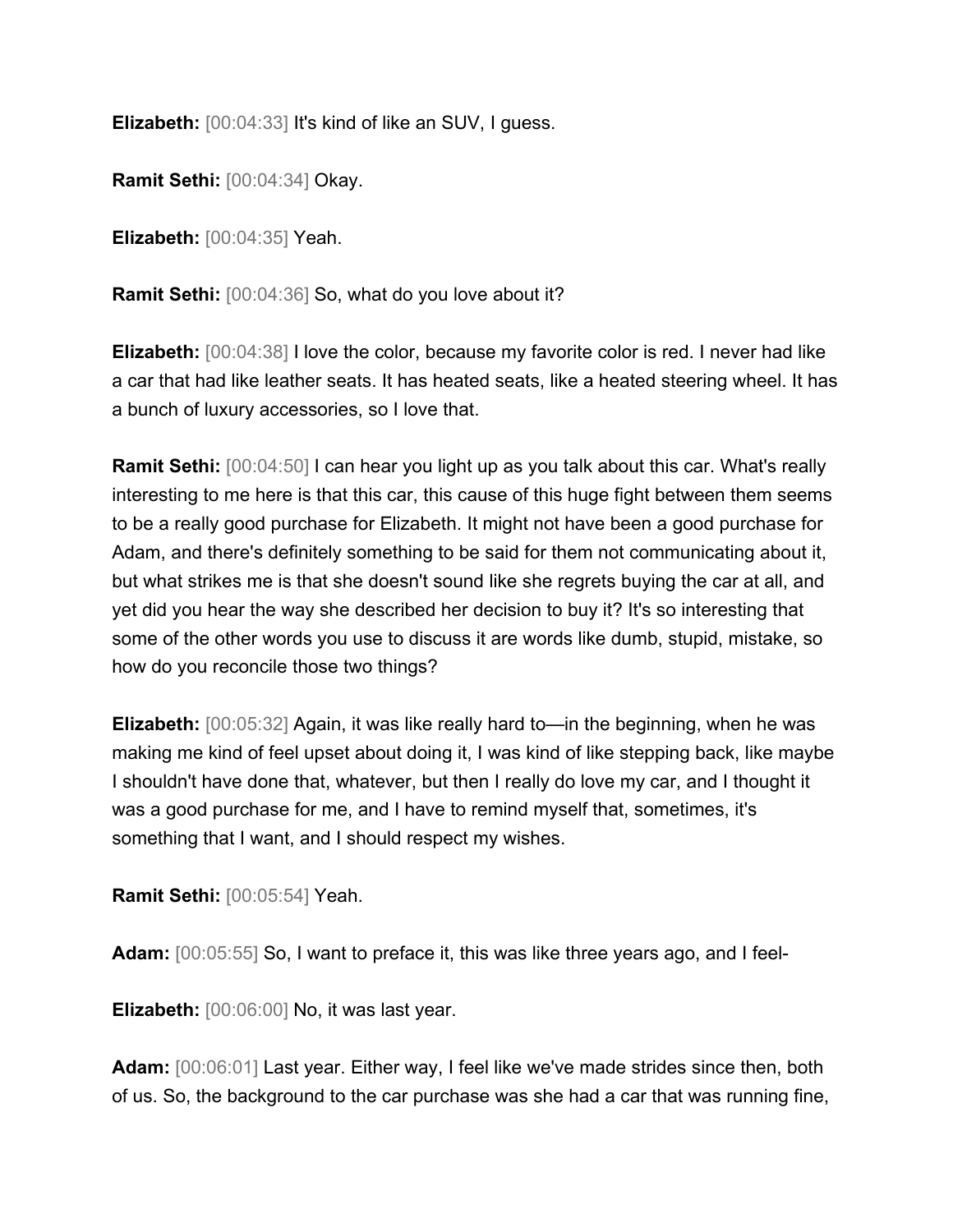and then all of a sudden, like out of the blue, boom, the engine blew, took it to the shop, the people at the shop said, the engine is done, you need a new car, that's all.

**Ramit Sethi:** [00:06:23] Well, hold on. Before we go on, I just have to ask a question, was that car a Ford?

**Adam:** [00:06:28] It was, yeah, so is her new car though.

**Ramit Sethi:** [00:06:29] Why do you guys keep buying Fords when they always break down? What is the problem here?

**Adam:** [00:06:34] Are you against Ford?

**Ramit Sethi:** [00:06:35] You know what Ford used to stand for, and I argue, still stands for, found on roadside dead, or fix or repair daily. Okay. I'm just messing around. We had a bad experience with a Ford Tempo in my childhood, so I'm still bitter, but it sounds like the one you got is a lot better. Okay. Sorry, Adam, back to you.

**Adam:** [00:06:55] She took the car to the shop and it was in there for what, like a week or so. And the mechanic said, look, the engine is dead, the car is not fixable, that's all. And so then, I received a text that says, or maybe it was a call, that says, oh, the mechanic said that the car isn't fixable, and like immediately, I know people, like I know ways to go to the junkyard, get a spare engine, put a spare engine in a car, or even put a new engine in a car, so like now, I'm getting all these ideas like, oh, no problem, we'll just get an engine, that'll be a quick one week from now to have a new engine in it, and it'll run like new, like there was no problem with the car.

**Ramit Sethi:** [00:07:34] So, you heard the problem, you wanted to fix the problem?

**Adam:** [00:07:38] Right. And then, like literally, I'm saying that out loud, and then as I'm saying it, she says, oh, well, it doesn't matter, because I traded that car in and I have a new car now. I was like, oh, my goodness, it just caught me off guard. That's all. And not to say that it was a bad purchase in the end, like it may have been a good purchase, but the problem was that we didn't decide it together. And like Elizabeth said, we're not married and it is her decision in the end, but it just felt like, we're living under the same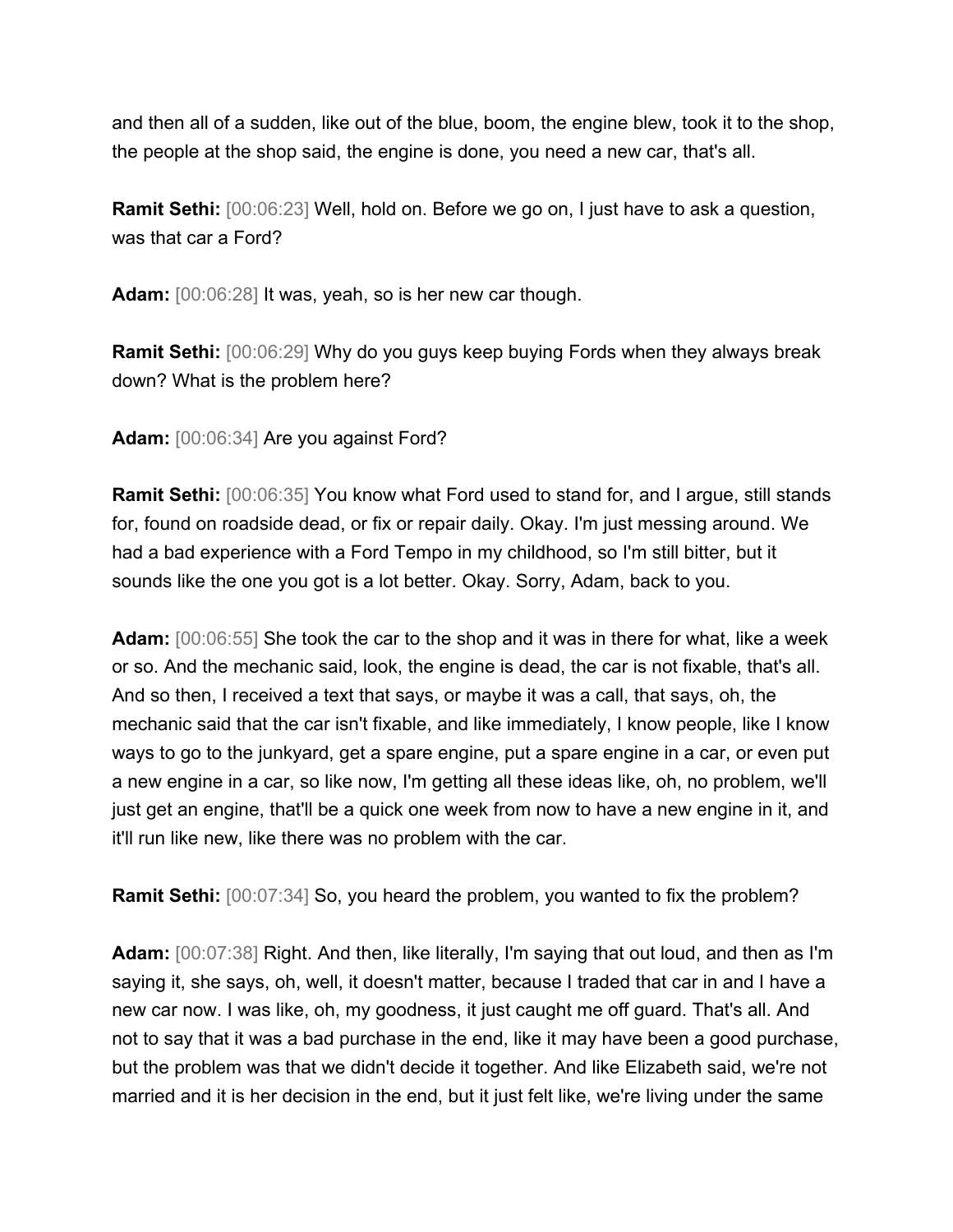roof and things like that, so it just felt like we could have communicated, and I was caught a little off guard.

**Adam:** [00:08:24] And the reason I decided, back then, would I have done it the same way? Probably not, if I'm doing it today. But the reason I decided back then was for the weeks following the purchase to sort of throw it into conversation and just like jab it in there, like that car, was because I was trying to simulate the feeling of making a prudent financial decision or like being in debt, because like I've had those feelings for real in my life, and that's why I'm so the other way.

**Ramit Sethi:** [00:09:00] So, hold on. So, let me make sure I'm understanding. So, she would bring up something about her car a couple of weeks after buying it, and then you thought to yourself, okay, let me jab a little. Let me say, well-

**Adam:** [00:09:11] Just to feel a little like, oh, you know what I mean?

**Ramit Sethi:** [00:09:16] And Elizabeth, what kind of thing would Adam say?

**Elizabeth:** [00:09:19] Like if I was talking about like, I don't know, something good that happened or something that I bought, he'd be like, oh, like just like that car that you spent this amount of money on, I'm like, okay.

**Ramit Sethi:** [00:09:31] When you rolled your eyes, what would you be thinking in your head?

**Elizabeth:** [00:09:34] Like, get over yourself, it's done, there's no going back, like we need to just move into the future.

**Ramit Sethi:** [00:09:40] Okay. And Adam, I've got to say, I'm fascinated by the jab psychology here. What were you trying to do with the jabs? What was the goal there?

**Adam:**  $[00:09:53]$  I just sort of wanted to simulate the feeling of being in a lot of debt or making a poor financial decision, and like I know, I've had feelings like that in the past, and it like hits you in the gut like, oh, I shouldn't have done that, or, oh, I wish I didn't have this much debt, things like that.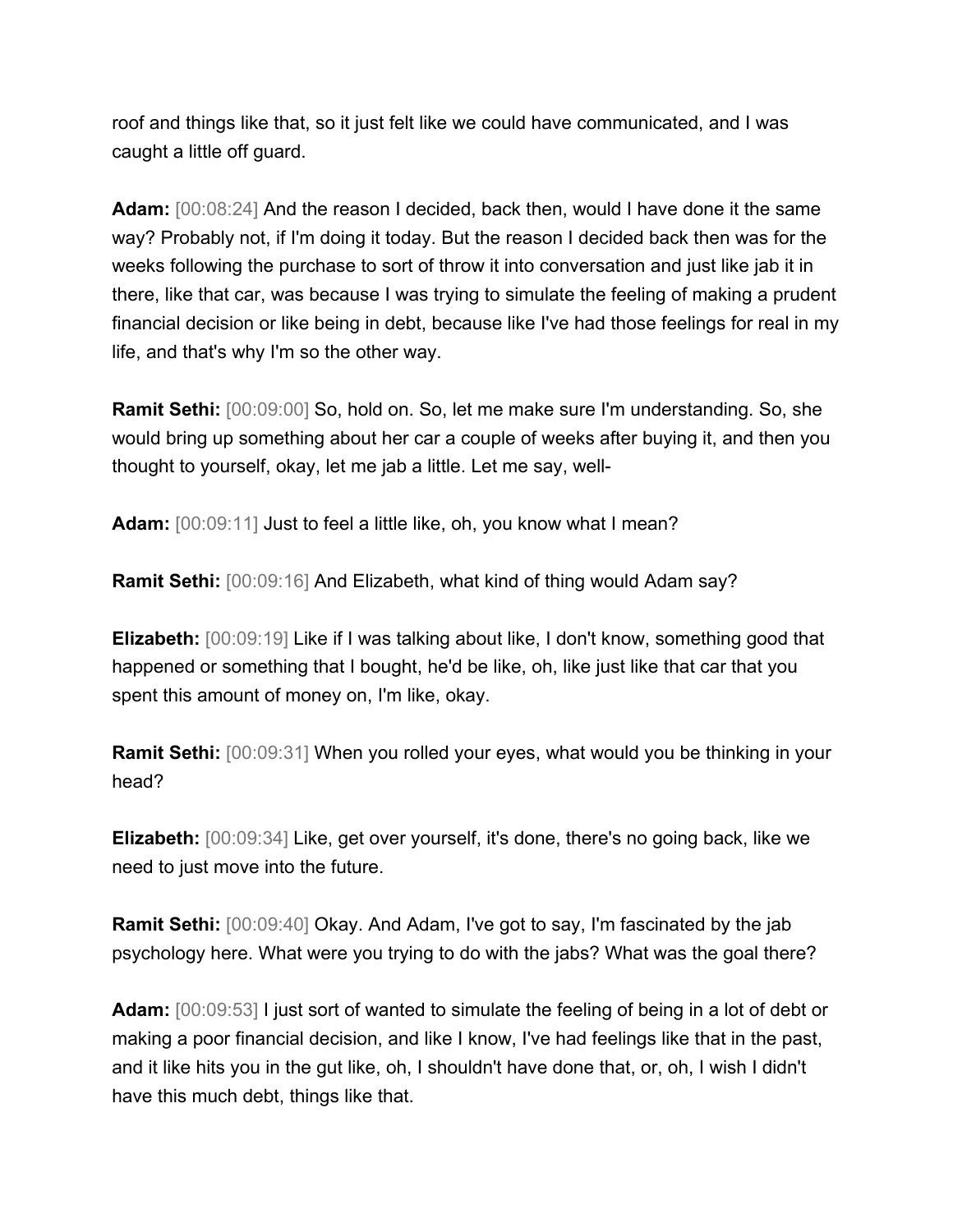**Ramit Sethi:** [00:10:15] When you were in debt, did you have somebody jabbing you?

**Adam:** [00:10:20] No, but I was trying—I didn't, you're right.

**Ramit Sethi:** [00:10:25] What I like about what you said is it wasn't an accident, you really did this strategically, so the great thing about this kind of call is you get to find out if your strategy worked. So, why don't you ask Elizabeth, did your strategy accomplish the goals that you were going after? Ask her.

**Adam:** [00:10:44] Did my strategy accomplish the goals I was trying to achieve, Elizabeth?

**Elizabeth:** [00:10:48] Absolutely not.

**Adam:** [00:10:50] I'm sorry. I'm sorry, babe. I wouldn't do it the same way.

**Ramit Sethi:** [00:10:56] Okay. So, Adam made a boneheaded move. He knows it. She knows it. Everybody knows it. I think we can find a little levity in situations like this. When somebody acknowledges they made a mistake, that's a great opportunity to accept it, laugh, and then move on. Yeah. Long term, we want to build systems and change our money psychology, but for now, let's lock in the win.

**Ramit Sethi:** [00:11:22] Elizabeth, do you want to tell him what it did accomplish?

**Elizabeth:** [00:11:26] You accomplished like hurting my feelings, that's kind of what I felt at the time, like it made me feel like stupid, like I made a horrible life decision. Not going to lie. Like really, I hated every time he did it and he did it a lot. So, I was really upset about it, because I'm like, can you please just push this behind us? It's done. I don't know why we're reminiscing on it.

**Ramit Sethi:** [00:11:49] Boom, done. Now, let's move on. Adam thinks this was just about the car jabs, but I'm willing to bet there's a history here. I'm going to probe him on it, because I want to connect his views on money today with what happened in the past. Remember, he used to be in severe debt. Walk us back to that time in your life. I'm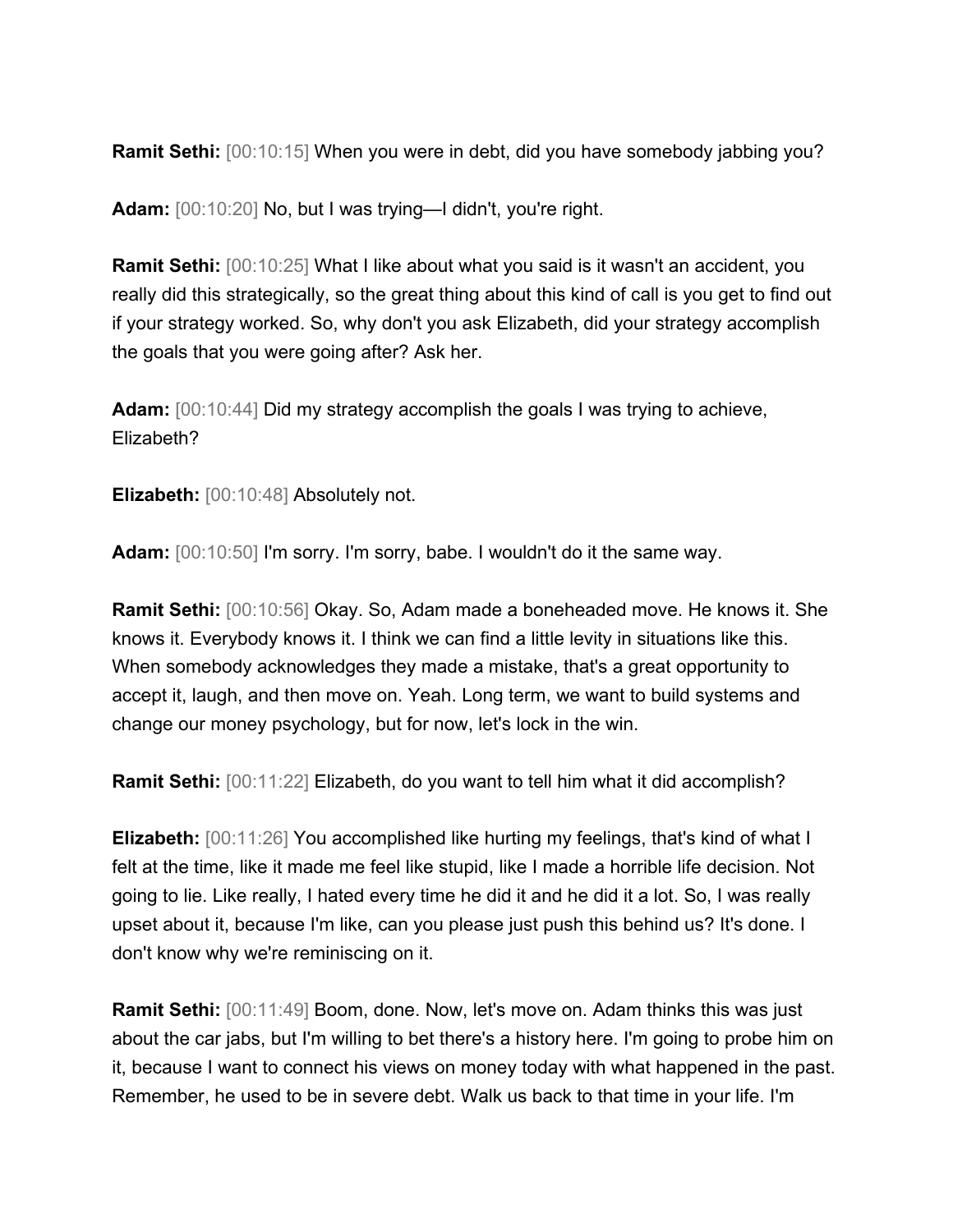guessing you're in your early 20s at that point, and you have 75K of debt you're walking around with, what was life like for you on a day-to-day basis?

**Adam:** [00:12:22] I was at my barber getting my haircut, and I'm kind of saying this to him like, oh, so it's hard, and it's tough to make it, but he put me on to Dave Ramsey, bought his book, and then just literally did that step by step for the next nine months, and worked seven days a week, like honest to God, 16 hours a day, and I was just like, This is all I'm going to do, not go out to eat, not see friends, not going on vacation, not buy anything, I'm going to get out of debt as fast as possible right now, and I did, in about nine months.

**Ramit Sethi:** [00:12:55] So, that nine months of paying off that debt, what was that like when you look back at that time?

**Adam:** [00:13:00] Hmm. I loved it. Yeah, it was awesome. It was like chasing a goal, like I'm goal-oriented and this goal is so easy to see the progress. Like you can put it right up on a chalkboard, and like, this side is how much left, bam, paid this off, bam, paid this off. It's a great feeling.

**Ramit Sethi:** [00:13:21] Okay. What do you notice? There's one big clue. Did you catch it? Adam described being in debt and getting the wake-up call from his barber, but those weren't the real clues. You see part of mastering your money psychology is learning to listen to an enormous amount of information, but discarding 95% of it to find the golden nugget. That single thing that actually matters.

**Ramit Sethi:** [00:13:45] The real clue, the one clue that matters is that he loved paying off his debt. He loved it. In fact, the more severe the challenge, the more he loved it. Work seven days a week, done, 16 hours a day, no problem. Personally, I love his energy. I love setting that big goal, and then working to achieve it. But guess how his experience affects his view of money. Here's a hint, how do you think he feels about other people who are in debt?

**Elizabeth:** [00:14:20] He's been always goal-oriented and all about money, so that makes perfect sense to me.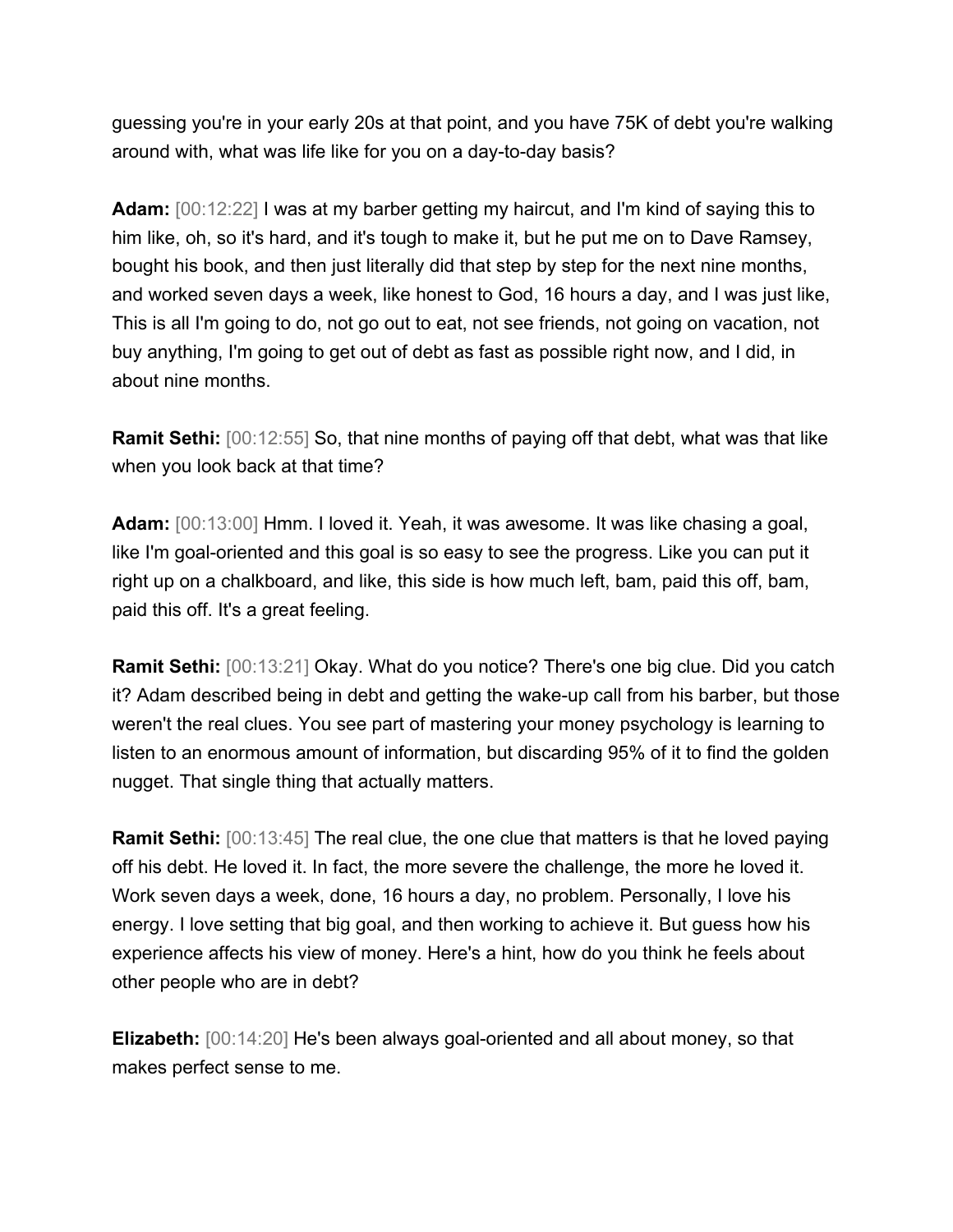**Ramit Sethi:** [00:14:25] All about money means what?

**Elizabeth:** [00:14:27] Like more so if I buy this, I will spend it with cash, I will not take out loans, no credit cards, that kind of thing.

**Ramit Sethi:** [00:14:38] And does that strike you as unusual or surprising at all?

**Elizabeth:** [00:14:43] Kind of, because I wasn't like that, and kind of I'm still not, I guess. I've never owned a credit card, whether that's a good or bad thing, I don't know. My debt is disgusting, if that's the right word to use. I have a lot of money, because I'm in school again, and I'm just digging a bigger and bigger hole.

**Ramit Sethi:** [00:15:04] Let's talk about that for a second. So, I mean, those are pretty strong words, disgusting, digging a hole. So, let's talk about that. Before we get to the numbers, when you think about your debt, what words come to mind for you?

**Elizabeth:** [00:15:20] Horrifying. Dicgusting is the best word for it, because I've always been like, I don't want to say a penny pincher, but I've been frugal my entire life, and to see the amount of money that I am accumulating in debt like absolutely is disgusting to me, and I can't control it.

**Ramit Sethi:** [00:15:39] And you grew up frugal, were your parents frugal?

**Elizabeth:** [00:15:44] My mom was. My dad didn't really like spend money. Yes, she was frugal, but she loved spending money.

**Ramit Sethi:** [00:15:51] On what?

**Elizabeth:** [00:15:52] Like shoes, stupid things that she didn't need for like a trip, like stuff that she probably already had, just didn't want, like she wanted the newer item.

**Ramit Sethi:** [00:16:02] Okay. And what do you remember growing up about your family and money?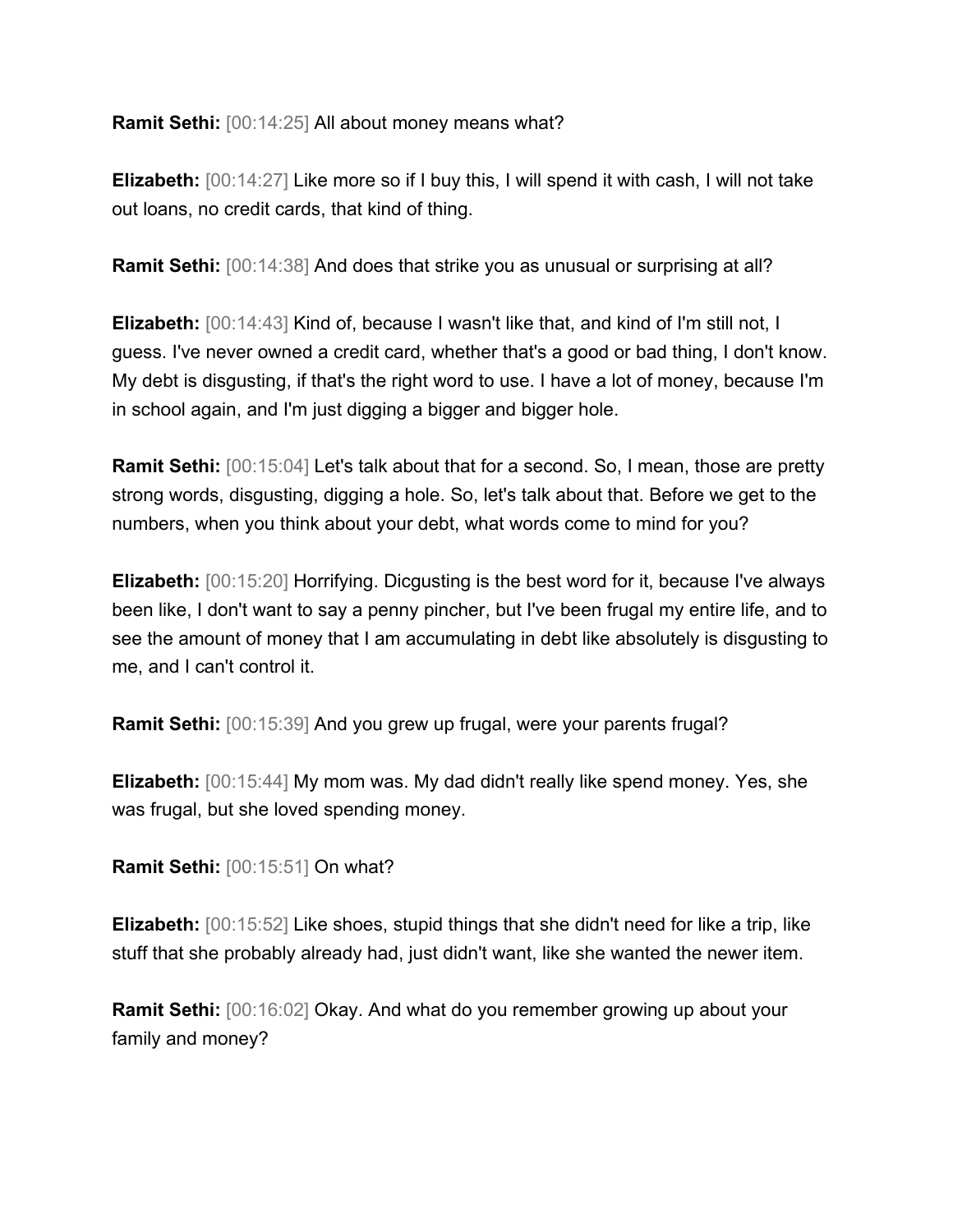**Elizabeth:** [00:16:08] My family, I like grew up very well off. Money never seemed like an issue. Granted, I don't really know behind the scenes, but it never seemed like an issue for them. They had their cars paid off. All the cars that I had were bought by my parents and they were completely paid off.

**Ramit Sethi:** [00:16:26] I don't know. I suspected there was a connection with her parents, but it didn't quite pan out. You might have caught her mom—you might have caught her say that her mom used to buy all these stupid things she didn't need. Again, that's pretty strong language, but I don't really think there's much here for now. So, I'm going to leave that thread open and move on. And this is actually a great meta lesson. When you talk to your partner about money, it's a very valuable skill to know when to move on. You have lots of chances to talk about money. You don't have to cover everything at once. So, just open up a few conversations, have a little laugh, and then move on.

**Ramit Sethi:** [00:17:07] You already mentioned, you don't feel confident about money, in fact, you shy away from it.

**Elizabeth:** [00:17:12] Right.

**Ramit Sethi:** [00:17:13] What is something in your life you do feel confident about? Give me a couple of examples.

**Elizabeth:** [00:17:17] Like how I project myself to people. Like I know I have a bubbly personality, and I know that I'm not afraid to show that and I'm not afraid to be heard. So, I feel that is like a big thing for me, because I never used to feel that way, but now, I do. I'm comfortable with myself, and that's a good feeling.

**Ramit Sethi:** [00:17:36] That's really interesting. So, sounds like personally and professionally, you feel confident. And what is most interesting is that you didn't used to feel that way and something shifted, can you give me a basic approximate age when that shifted for you?

**Elizabeth:** [00:17:52] So, I'm a twin, and I think I used to be the shy one, not really like talking to anybody, kind of self-reserved. She was the social butterfly. She had to go to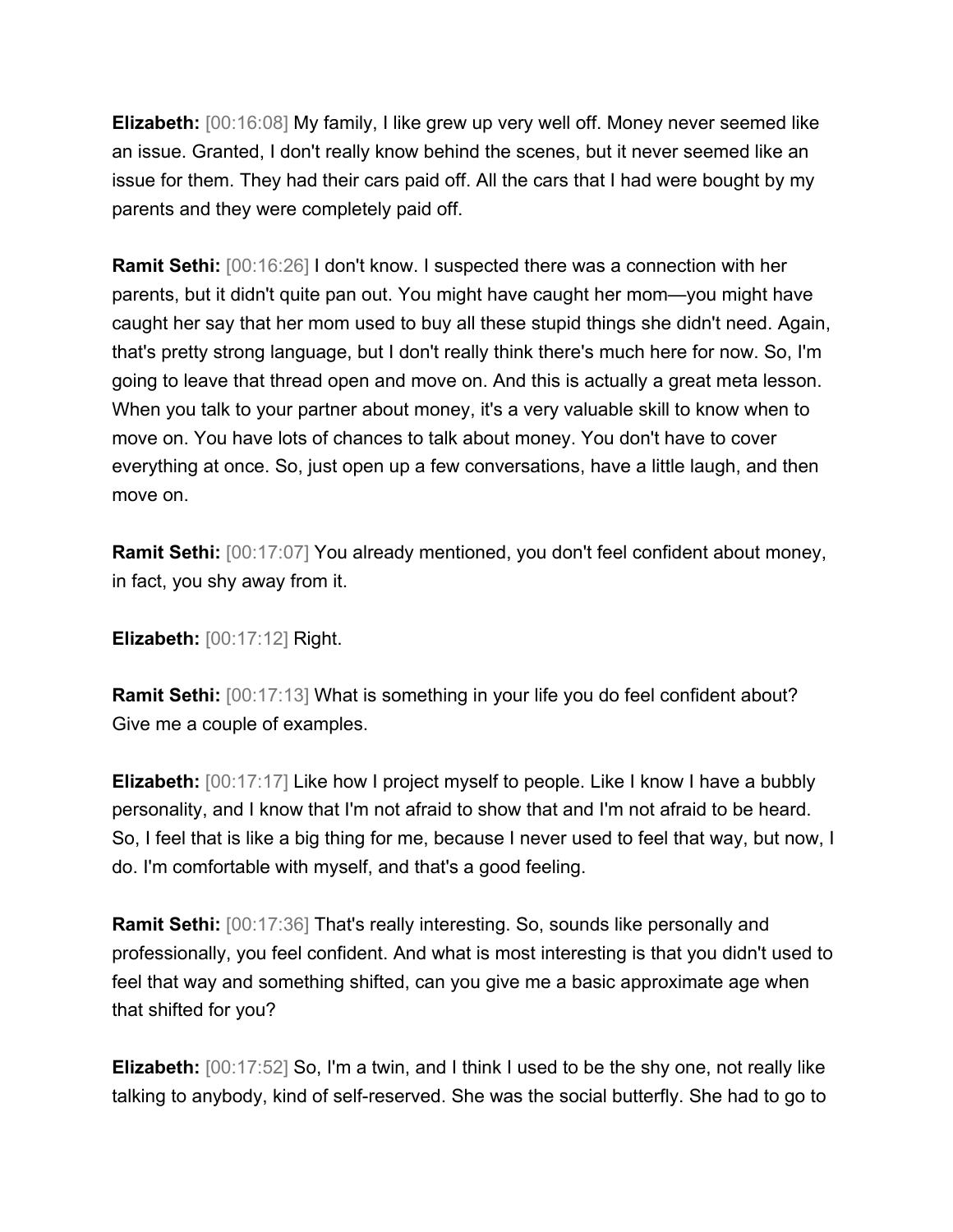all the events, whatever. I think that shifted probably when I got to like sixth grade and I started like talking more. When I went to college, like that was a whole different light for me and I really just shine.

**Ramit Sethi:** [00:18:18] Love that. And can I go out on a limb and guess that when you were younger, your parents would describe you as, she's the shy one, and oh, she loves being around people. Is that what would happen?

**Elizabeth:** [00:18:31] Mm-hmm.

**Ramit Sethi:** [00:18:33] And how do you think that that label affects you?

**Elizabeth:** [00:18:38] I want to say maybe like it made me feel like the cast away, I guess, like I'm just like, I don't belong, just like my mom's a social butterfly, too, and like I want to be like her, like my sister, competing to be that way, and I just couldn't at the time.

**Ramit Sethi:** [00:18:56] Yeah. And after you started to flourish, was there a while where your parents still referred to you as the shy one where you had changed your own opinion?

**Elizabeth:** [00:19:08] A little bit. Like then, it's like I still had that shy, and then it was like, oh, well, she's the star, I was the scholar, I was the athlete, I became this whole different person, I completely changed dynamics as I was growing up.

**Ramit Sethi:** [00:19:23] She was describing herself. Are you starting to see that connection now? Words really have power. Remember earlier when Elizabeth used those extremely negative words to describe her debt? She said, stupid, disgusting, horrible. She wasn't only describing her debt, she was describing herself. Are you seeing the connection now? The words you use, 'm picking up on a lot of them, worry, disgusting, horrible. Is that accurate in how you feel about your financial situation?

**Elizabeth:** [00:20:04] Yes.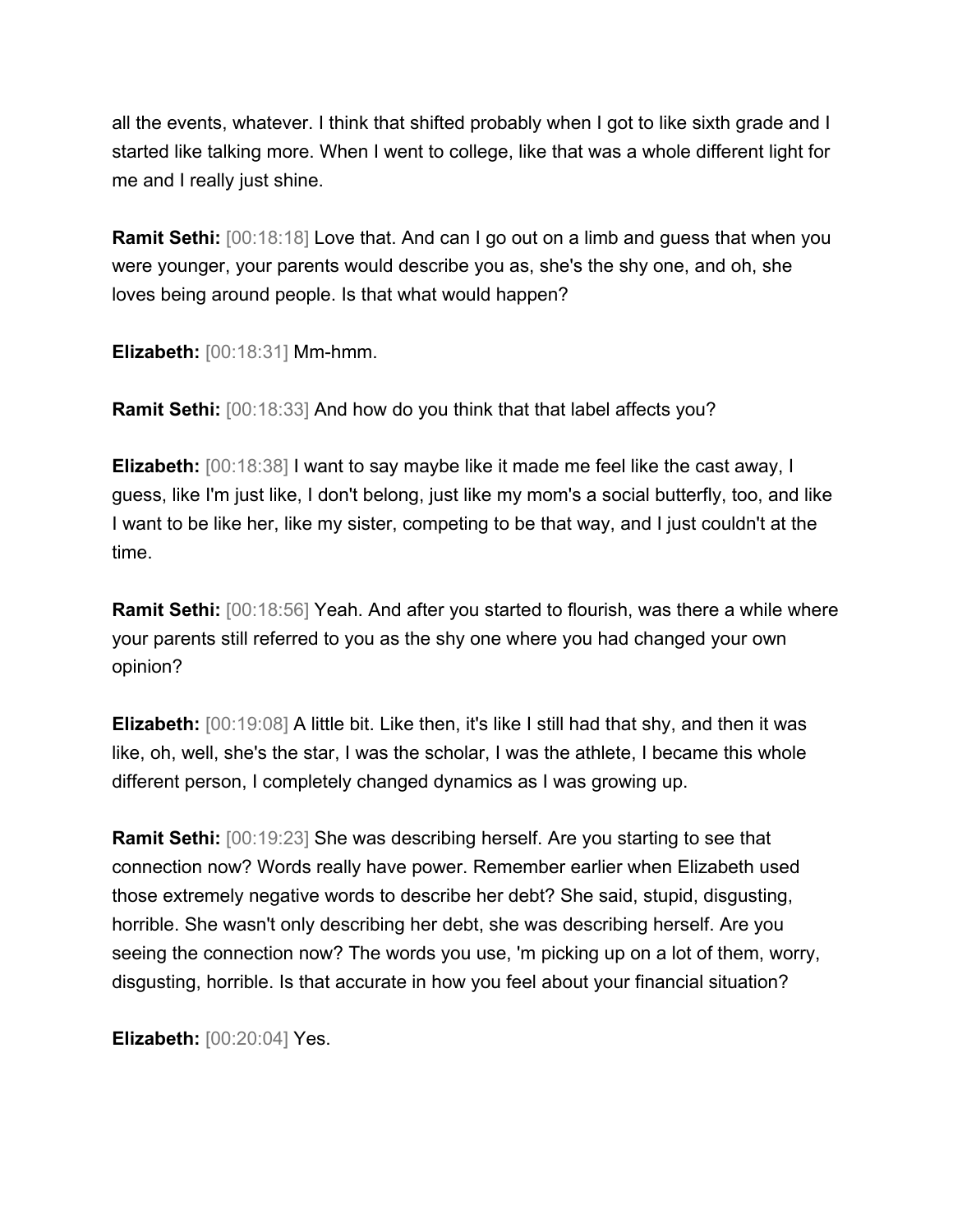**Ramit Sethi:** [00:20:04] Okay. And if you had to describe something physical, how would you describe that on your body?

**Elizabeth:** [00:20:12] Shaking, almost like my whole body is going to explode. Like I get so nervous talking about it, like I can hear my own mouth right now, like just shaking back and forth, because I don't like to talk about my debt.

**Ramit Sethi:** [00:20:27] Yeah, you don't like to talk about it, because what?

**Elizabeth:**  $[00:20:31]$  Because of how high the number is. And I feel like I'm like being judged a little bit, but I know like, again, how Adam said, like his mom said, everybody has debt, it's just part of life. I don't want to see it that way, but I don't know how to get out.

**Ramit Sethi:** [00:20:46] Okay. Well, first of all, how would it feel if I were to tell you that there's definitely a light at the end of the tunnel, and you absolutely will be able to pay off your debt? How would that feel?

**Elizabeth:** [00:20:57] Good. And I know that right now that I'm in school, like I'm not obviously making as much as I was before I went back, and I know that once I get to my career, I will feel a little bit lighter, it's just, I'm struggling to see it now.

**Ramit Sethi:** [00:21:15] Yeah. Keep going on that metaphor of feeling lighter. If you mentioned that it feels shaking in your body, your teeth, you can feel that shaking, now, just for a moment, pretend with me, pretend that that feeling was gone, and that it was just, you never felt that again. What would that feel like to you? And kind of walk me through it physically, the shaking, where's the shaking going?

**Ramit Sethi:**  $[00:21:42]$  Is it going up? Is it going down? Talk me through that. These questions might seem a little odd, but I'm asking them for a specific reason. I want her to get out of her head. When she describes how her debt feels, how it physically feels, you can actually hear her describe these finances in a totally different way. It's much more vivid. She's actually feeling it as we're all listening.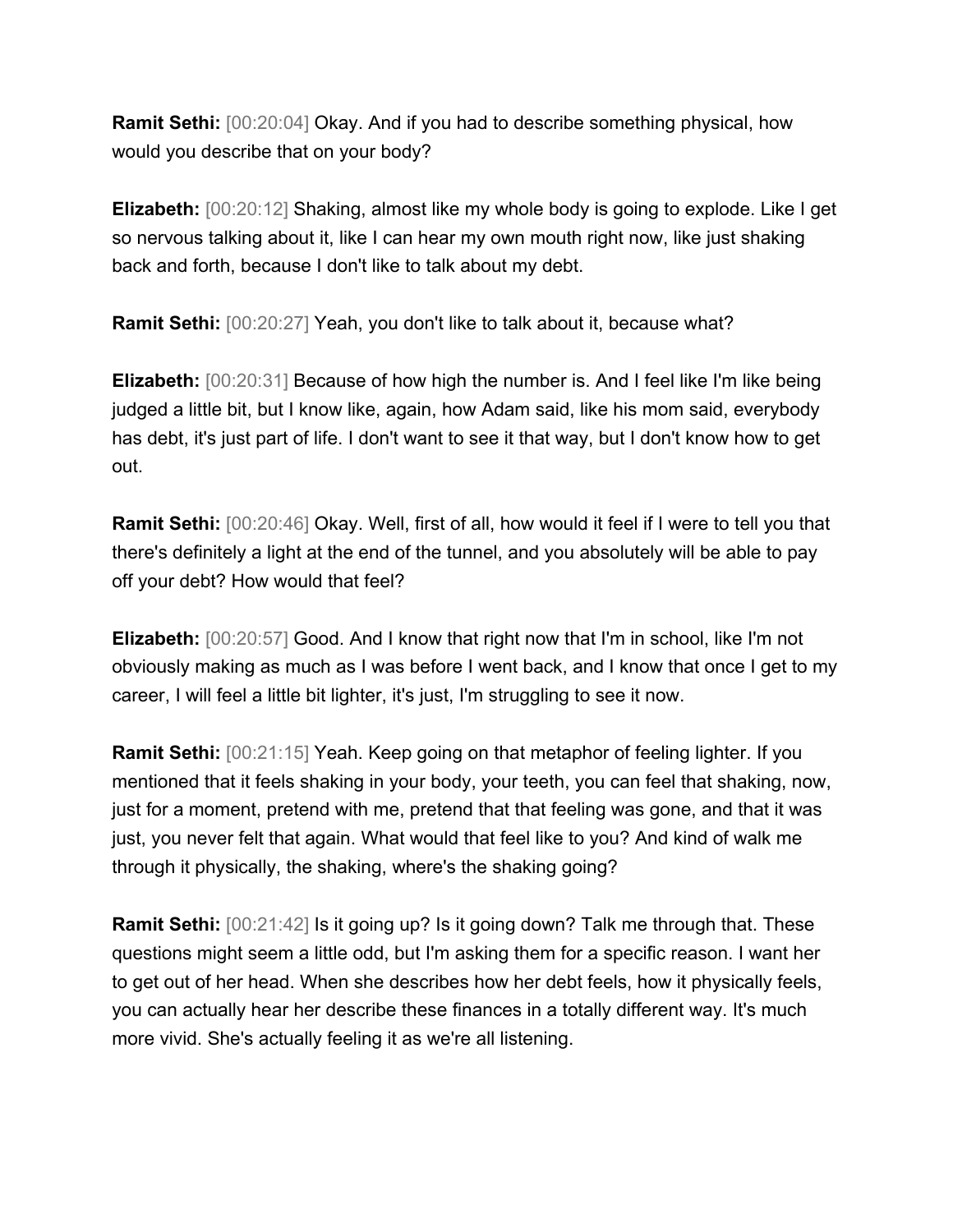**Elizabeth:** [00:22:07] I'm going to say the shaking is going to go down, like completely leave my body down to my feet, and if I didn't have to worry about this, like I would actually feel less stress. My head would be in a clearer space, like anxiety would be gone, like I wouldn't have to think about it.

**Ramit Sethi:** [00:22:26] Okay. Fantastic. I mean, what would it feel like to be able to wake up, get in the car, the beautiful red car you have, driving, you've got a big smile on your face, I mean, how would that feel to you?

**Elizabeth:** [00:22:37] Oh, that would feel almost heavenly, like euphoric.

**Ramit Sethi:** [00:22:44] Yeah, those words, to me, are words that belong in a rich life. Euphoric, heavenly, light. That's beautiful. And we could get there, we can get there, but we need to do a little bit of digging before we figure out how. What label do you think you give yourself now? Let's think about money, for example.

**Elizabeth:** [00:23:09] Oh, now that I have adult money?

**Ramit Sethi:** [00:23:13] What were the words you used to describe yourself and money in the first five minutes of us talking.

**Elizabeth:** [00:23:21] Like horrible, and dumb, stupid, disgusting. Yeah.

**Ramit Sethi:** [00:23:27] So, how do you think you using those labels for yourself affects the way that you behave with money?

**Elizabeth:** [00:23:35] Oh, it feels really bad. Like those are strong words that I describe that and I think that's like my problem, too. Like I know that I have those like characteristics about it, but I try to throw them in the closet and pretend they're not there until it comes up.

**Ramit Sethi:** [00:23:52] Yeah, you're trying to change, but you have a leash around your own neck, and that leash is of your own making. You're holding the leash, and the leash says, I'm stupid, I'm dumb, I'm horrible. Out of curiosity, by the way, would you ever call anyone at work, dumb, stupid, and horrible?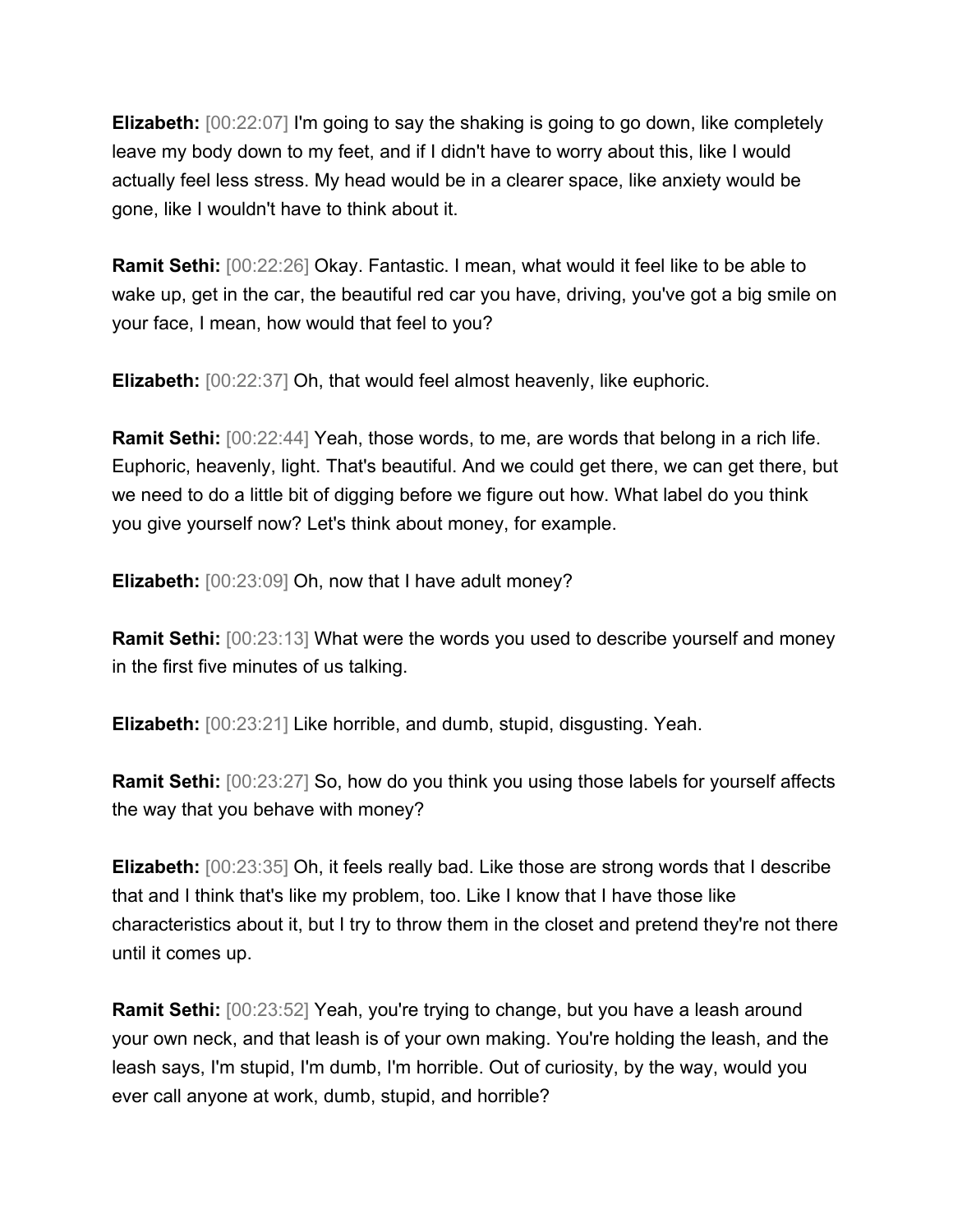**Elizabeth:** [00:24:16] Yeah, sure, I would probably say-

**Ramit Sethi:** [00:24:18] You'd call them that to their face?

**Elizabeth:** [00:24:19] No, no, no, my God, no, I would never say that out loud.

**Ramit Sethi:** [00:24:22] Okay. Damn, that did not go the way I thought it would, but I think she gets the message. Okay. Would you ever call someone to their face in your family dumb, stupid, and horrible.

**Elizabeth:** [00:24:36] No, I don't think so, I would say more their actions, but I would never say like, you are stupid.

**Ramit Sethi:** [00:24:42] Okay. So, how come you say you are stupid to yourself?

**Elizabeth:** [00:24:46] Yeah, I don't know. I don't know if that's just like making me—I want to make myself feel that to push through that I am maybe making horrible decisions with money. Maybe it's like a wake-up call.

**Ramit Sethi:** [00:25:02] Does it work?

**Elizabeth:** [00:25:03] No.

**Ramit Sethi:** [00:25:04] No, it doesn't. But I am curious, what do you get out of it? Because you do get something out of calling yourself dumb, stupid, and horrible? What is it?

**Elizabeth:** [00:25:15] I mean, it's definitely not gratification, I don't even know why I do it.

**Ramit Sethi:** [00:25:18] You want to ask Adam what he thinks?

**Elizabeth:** [00:25:22] Yeah, what do you think about that?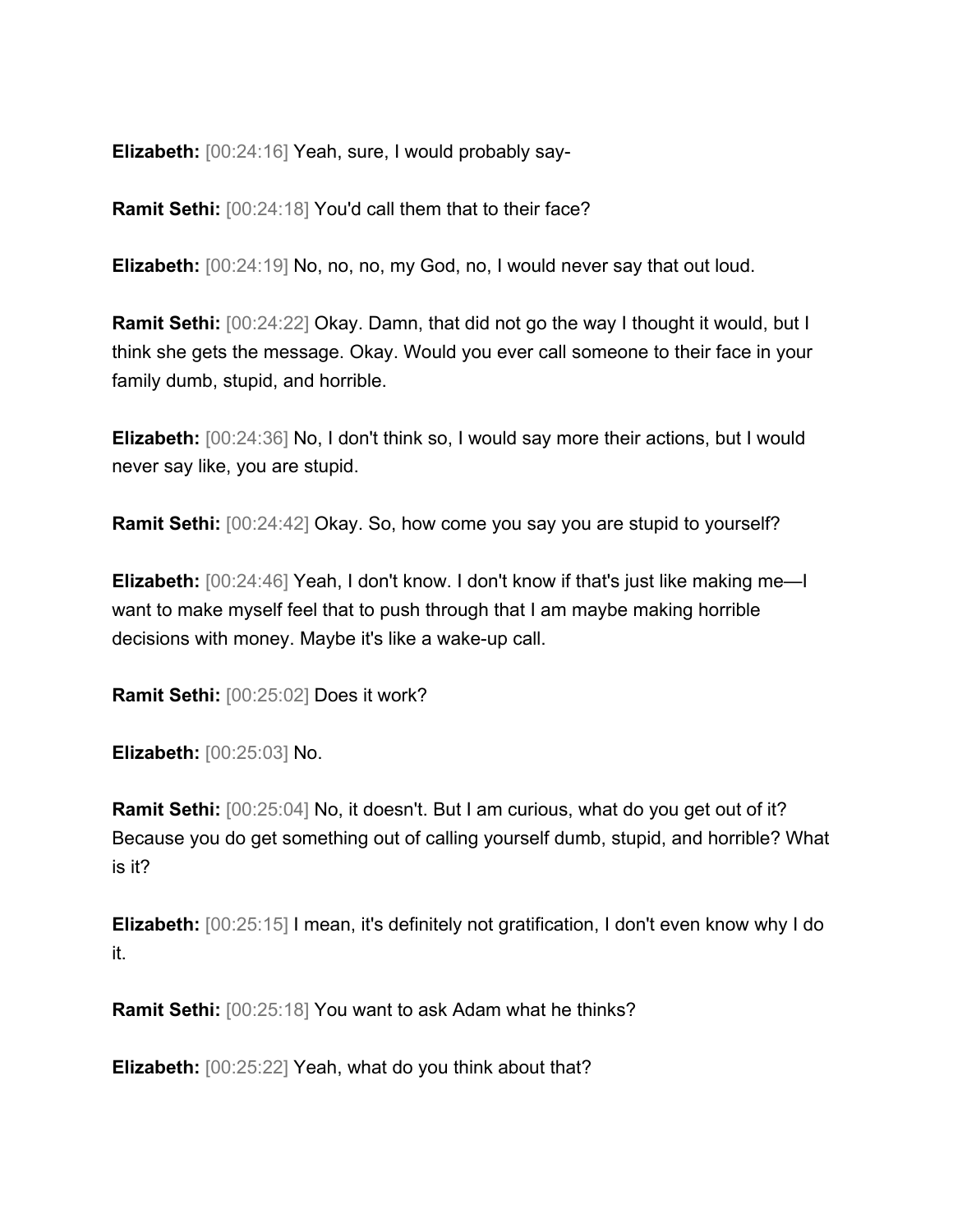**Adam:** [00:25:26] I think you may get an excuse not to engage in money conversations with us.

**Elizabeth:** [00:25:37] That is true. I guess I do say like when I am faced with that conversation, I do say I'm dumb, I don't understand why you're saying.

**Ramit Sethi:** [00:25:45] Wow.

**Elizabeth:** [00:25:47] I use that a lot.

**Ramit Sethi:** [00:25:48] And Elizabeth, do you think that you consciously are using that?

**Elizabeth:** [00:25:54] Again, like I feel dumb right now, like I don't really know.

**Ramit Sethi:** [00:26:01] You hear that? Notice that automatic unconscious retreat to saying she feels dumb. You can't get a more obvious clue than that. You don't have to feel dumb. Nobody knows you better than you. So, tell us, you're using this consciously, tell us more.

**Elizabeth:** [00:26:18] I don't know. Like sorry, I don't want to be like emotional about it, I know like I can do better, but I just can't let myself. Like it's like I put up this invisible wall that's not making me go forward. I'm stuck.

**Ramit Sethi:** [00:26:39] Stuck.

**Adam:** [00:26:40] So, I feel like a lot of this stuck feeling, and just these high emotions that Elizabeth is experiencing are partly because of me, because I feel like I put such a high value on money. She worries that it's like she doesn't live up to my expectations or something like that, then I might be disappointed or whatever, and that will never be the case. The importance of money, I know, is not as important as our relationships.

**Ramit Sethi:** [00:27:16] I don't know if I believe that. I don't know if I believe that. I appreciate the candor. I do think that you put a lot of pressure on her. Elizabeth, would you agree?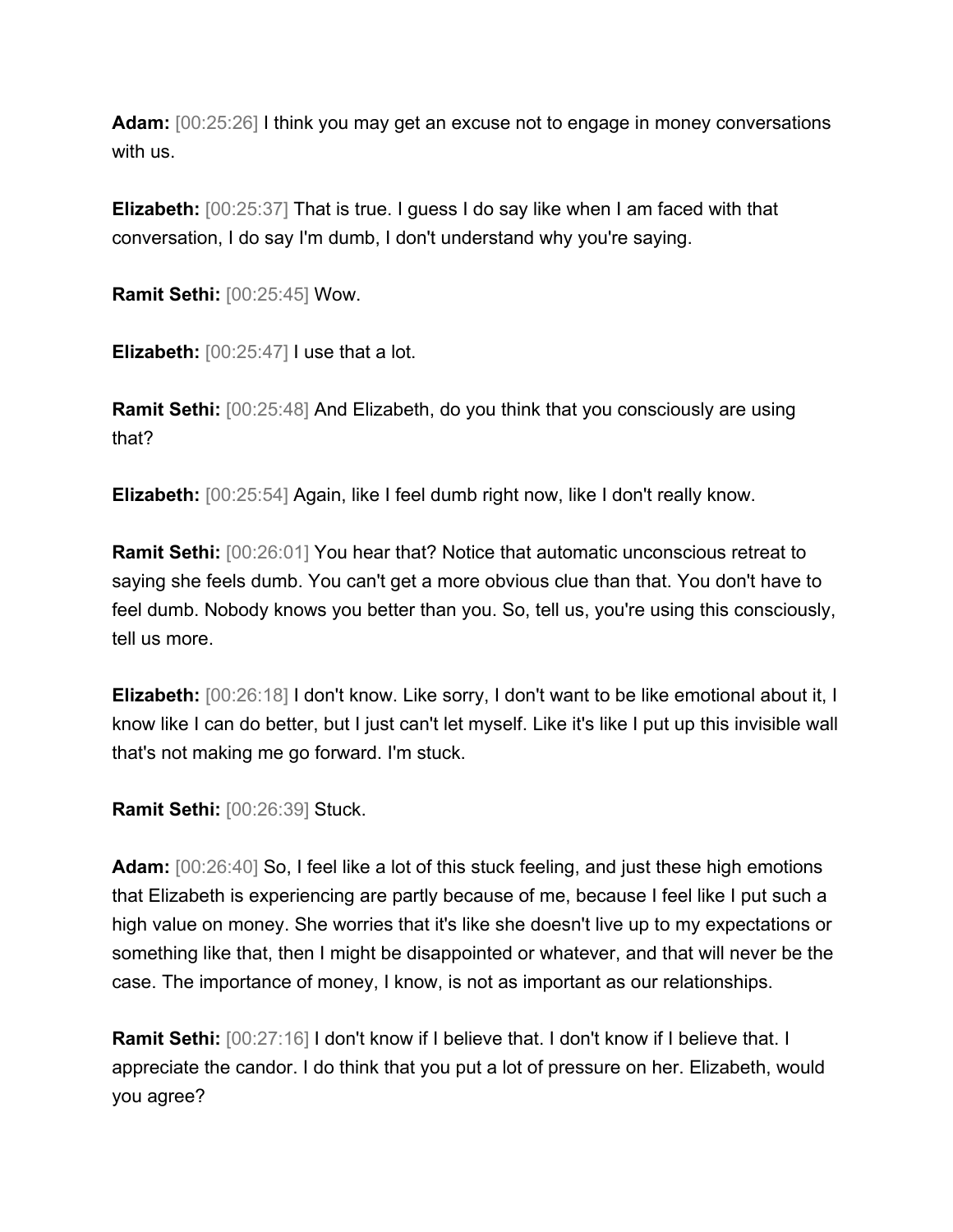**Elizabeth:** [00:27:25] Yeah, a lot.

**Ramit Sethi:** [00:27:26] Yeah, a lot.

Adam:  $[00:27:27]$  So, realistically, and I've actually never told this to you, Elizabeth, but this is truly how I think, realistically, I know that \$100,000 in debt, even if you had a single income, that the income you're going to have when you get out of school is nothing, you could do that in one year if you wanted to, just work your regular job out of school, and pay the debt off. We'll be married, and I have an income as well, and we're going to attack this debt together. I'm not worried about the debt, like that is going to go away quickly, and I know that. Pretty much, the whole thing of this that I've been doing of just putting the, I don't know, like putting debt on this pedestal-

**Ramit Sethi:** [00:28:17] Can I interrupt for a second?

**Adam:** [00:28:18] Yeah.

**Ramit Sethi:** [00:28:18] So, you just had this very nice sentence you shared with us about you're not worried about debt and she could even pay it off if she was just on a single income. I hear you. I know you're seeing the math floating in your head. I see it. Do you think she believes what you just said, deep down?

**Adam:** [00:28:38] I don't know. Do you believe that, Elizabeth?

**Elizabeth:** [00:28:43] To a certain extent, I guess. I don't know. It's uncomfortable.

**Ramit Sethi:** [00:28:50] I don't like cutting my guests off, but Adam was about to take us down a very unproductive direction and I saw it happening from a mile away. Here's what just happened. He had this very nice comment about how, realistically, she could easily pay off her debt quickly, which he knows, because he understands the numbers and he used to be in debt, too. There's just one big problem, Elizabeth isn't hearing a word of what he's saying.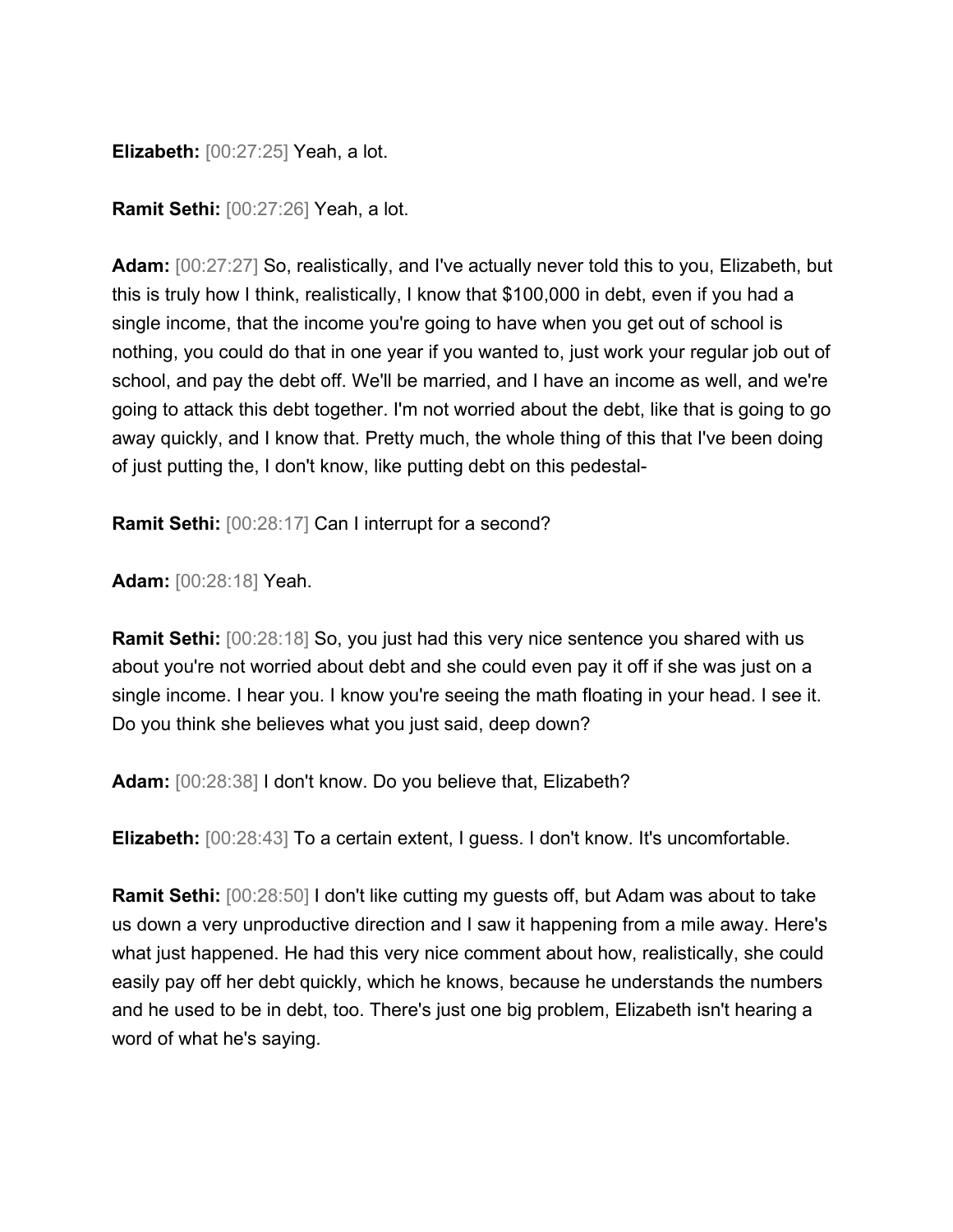**Ramit Sethi:** [00:29:17] Sure, she can hear it, but she's not really listening. She doesn't believe it. And that's because Adam is approaching this from a tactical, logical approach. Did you hear what he said? A hundred thousand dollars in debt, one year, you could pay that off, it's nothing, I'm not worried. Yeah, but she is. For someone who calls themselves stupid and lacks confidence in money, none of what Adam said means anything.

**Ramit Sethi:** [00:29:47] In fact, it often makes them feel worse, because their partner just doesn't understand them. I cut Adam off, because he wasn't looking at Elizabeth as he launched into this grand monologue, and she was starting to withdraw. I want to give him a chance to redirect it and really reconnect with her. How do you want to proceed, Adam? This is a golden opportunity for you.

**Adam:** [00:30:15] So, it's uncomfortable. What feelings are you feeling right now? What is making it uncomfortable?

**Elizabeth:** [00:30:22] I'm feeling like a little taken back a little bit, confused in a certain sense, kind of like, I mean, I feel like upset.

**Adam:** [00:30:32] I see. Well, I guess where I was going with that is not to make it seem like money is the most important, I was trying to make a point that, actually, not worried about the money, I know you could pay it off at any time, and even if you didn't pay it off, and you wanted to-

**Ramit Sethi:** [00:30:53] Stop, stop, stop.

**Adam:** [00:30:53] Okay.

**Ramit Sethi:** [00:30:54] You're going into monologue land.

**Adam:** [00:30:55] Yes, sorry.

**Ramit Sethi:** [00:30:56] Nobody wants the monologue. Watch this, watch this. Hey, Adam, I have a really bad sunburn on my arm, it really hurts, and I'm worried that it's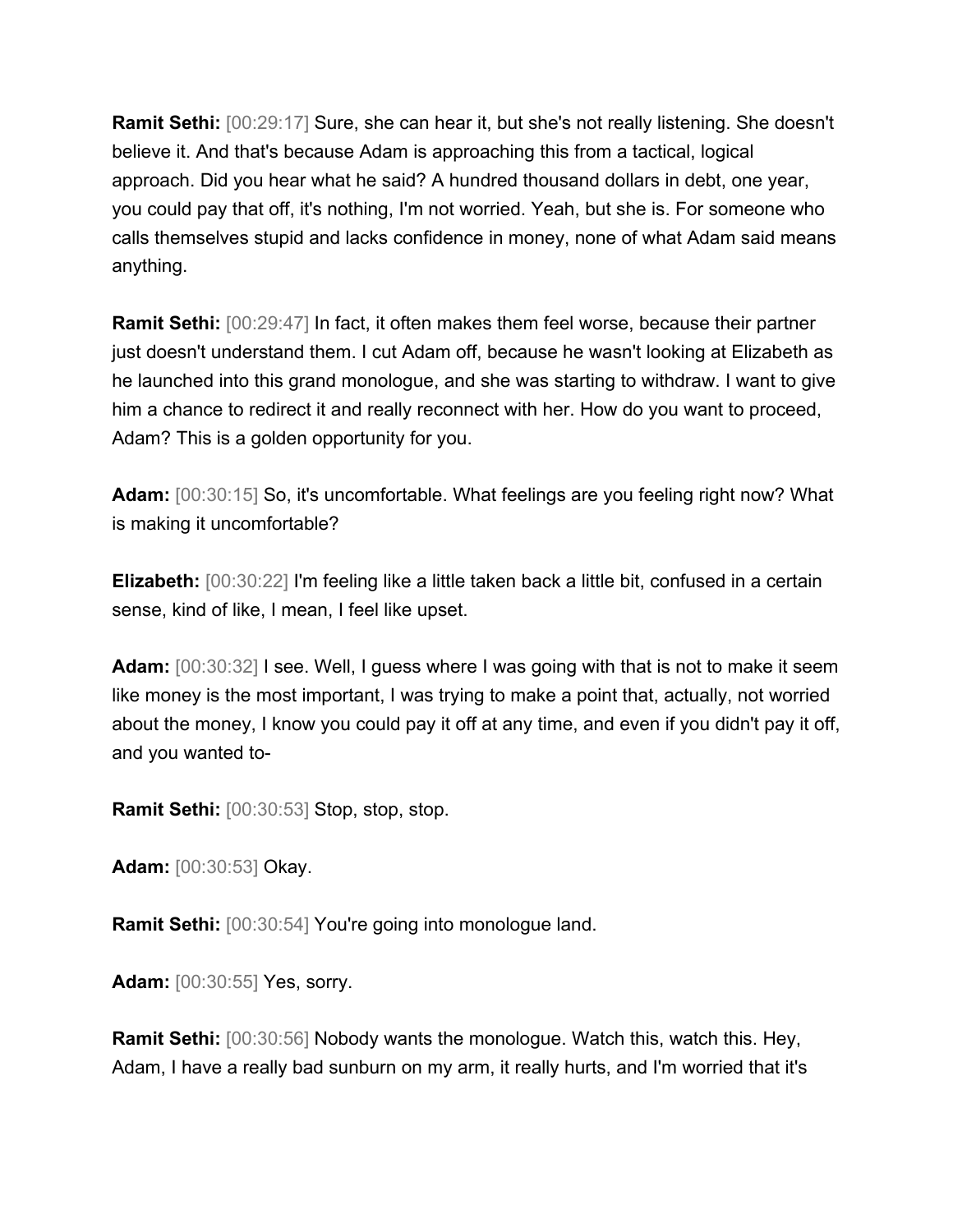going to hurt even more, and it's going to leave a permanent scar. Now, give me the same answer you gave Elizabeth in your monologue.

**Adam:** [00:31:19] No, it won't be on for the rest of your life.

**Ramit Sethi:** [00:31:22] Yes, you said, I'm not worried, in fact, I know that the sunburn, based on the geometric numbers of the SPF 45 is going to blah, blah, blah, blah, blah, blah, blah.

**Adam:** [00:31:32] I should be here with you, I'm here with you.

**Ramit Sethi:** [00:31:34] Yeah. How do you think I feel when I'm telling you I'm worried about this scar on my skin for the rest of my life, and your answer is?

**Adam:** [00:31:41] No, don't worry about it.

**Ramit Sethi:** [00:31:44] Don't worry about it.

**Adam:** [00:31:45] Yeah.

**Ramit Sethi:** [00:31:45] Elizabeth, am I getting that approximately right?

**Elizabeth:** [00:31:48] Yeah, that was actually a good analogy there.

**Ramit Sethi:** [00:31:52] Okay. So, why don't we try this again? And let's not get into the numbers, because that is the temptation, especially of anyone who has been through a debt payoff, or investment, or anything, like that's what I did, and it did not go well in my own relationship when I first started talking about money. Let me tell you what happened in my relationship. My wife and I were engaged, and we finally started talking about money. I know, I know, I broke my own rules.

**Ramit Sethi:**  $[00:32:17]$  I should have brought this up earlier. Anyway, we finally started talking about our salaries, and investments, and all that stuff. I was loving it. Hey, finally, I get to share all these cool systems I built. So cool. And then, we started talking about a prenup. And at first, it was actually pretty good, but soon, it got really, really hard. And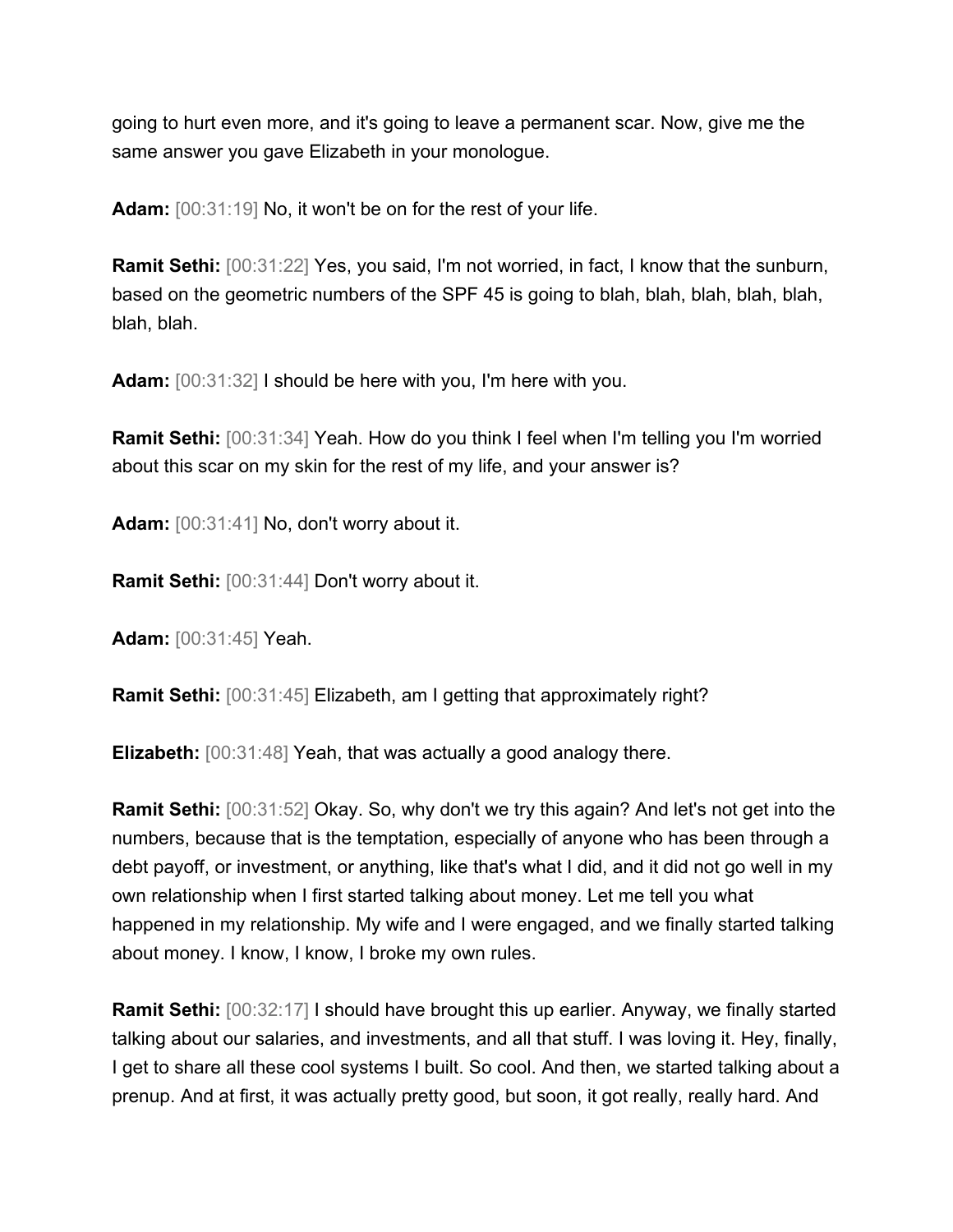looking back, my wife and I would both agree that we didn't approach it from the best place, as she approached it from a position of scarcity, but do you know what I did?

**Ramit Sethi:** [00:32:46] I rushed straight to the numbers, hey, here's why the number is so logical, makes perfect sense if you just factor in a 4% safe withdrawal rate, which I really think is too conservative, so we could do 3.5% knowing that you can likely get a 7.8% percent return. Of course, that includes inflation, hahaha, then the numbers actually just write themselves. Fuck, I hate my past self. That's why I want to save a lot of you logical dorks from yourself. You know who you are.

**Ramit Sethi:** [00:33:13] You have a little success with numbers. You read a fire form, or 40 of them, maybe you understand compound interest a little bit, suddenly, you think everyone can logically see the world the same way you do. Hey, dorks, logic is great, but it's just one tool, and sometimes, it's the least important tool. That's where a lot of problems happen, when you try to rush to the numbers, just as I did. Now, the numbers matter, but if you've been listening to this podcast, you know that they're actually one of the last things that you nail down. Rich life first, then the numbers.

**Ramit Sethi:** [00:33:51] So, Elizabeth, can you start us off again? Tell us how you're feeling about your debt, that amount that you have. And then, Adam, I want you to really think about your approach here. You have a golden opportunity to demonstrate the importance of your relationship. Go ahead, Elizabeth.

**Elizabeth:** [00:34:10] The way I feel about my debt is it makes me feel stupid that I got here. It's disgusting about how much I have accumulated over the years uncontrollably in some sort of sense again, and I feel like I'm stuck in this hole that I'll never be able to get out of, and I don't see how it's going to get better right now.

**Adam:** [00:34:31] Well, life is going to go on and I'll be here with you to figure out how it's going to get better as we grow together.

**Elizabeth:** [00:34:44] I know that you want to help me, and I know that you want to like help me understand, and make better choices, but like I just don't want this to be all about money, and that's kind of what it seems like.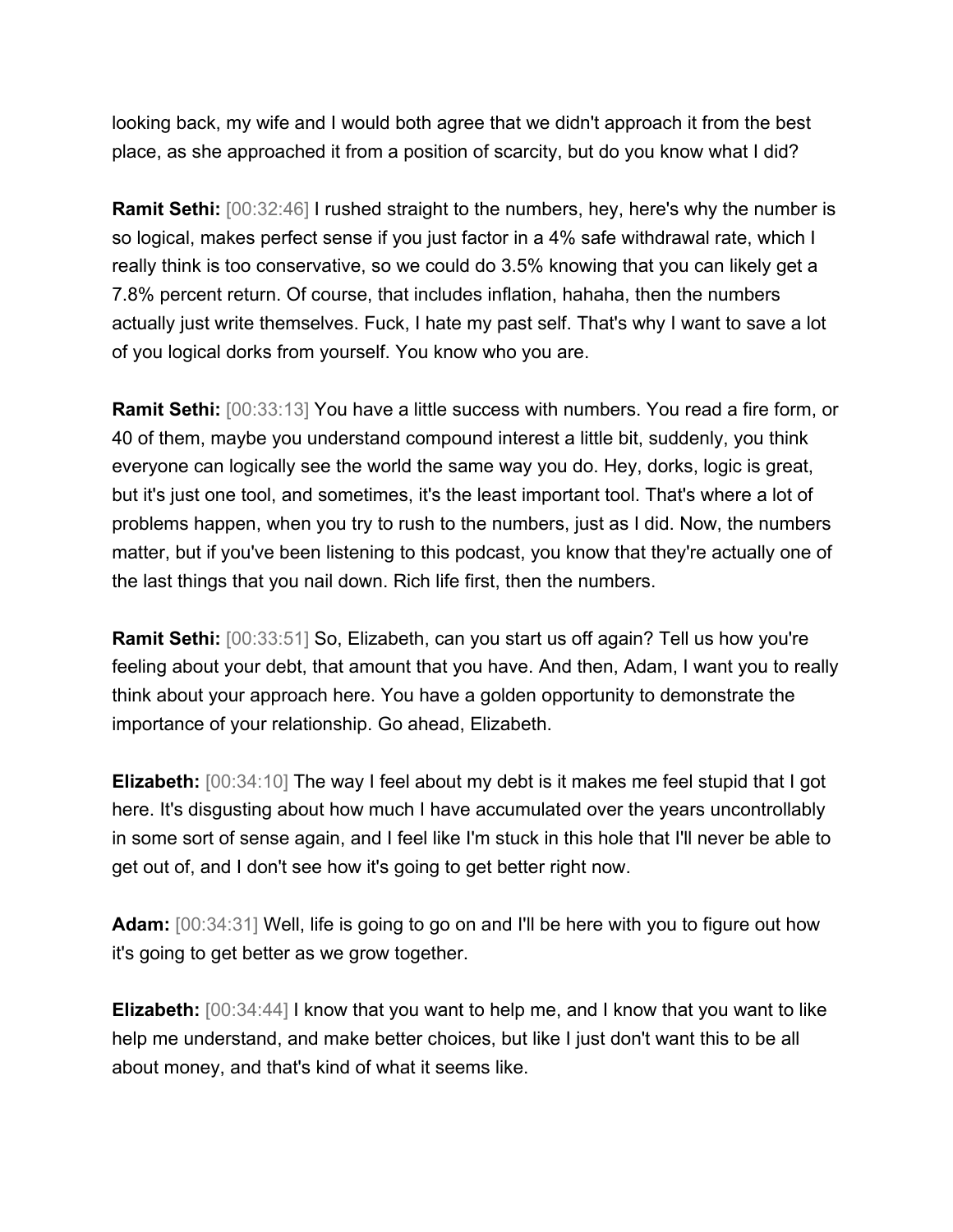**Ramit Sethi:** [00:34:58] Play that out for us. If it is all about money, okay, and you graduate, you have all this debt, play that out, what happens in this relationship?

**Elizabeth:** [00:35:12] It'll almost be like a contract that I'm signing that says I need to have this amount of time to pay off my debt in this allotted time frame or something bad will happen, him not wanting to be with me because I have all this debt. And I think that was always my biggest fear.

**Ramit Sethi:** [00:35:35] So, Adam, hearing this, how do you feel hearing Elizabeth say this?

**Adam:** [00:35:43] Putting myself in Elizabeth's shoes, that must be terrible to go through life and a relationship that way. And I wish there was some way I could convey to you and you believe me that that will never be the case.

**Elizabeth:** [00:36:01] I completely believe you. I do. Like bottom of my heart, I believe it.

**Adam:** [00:36:06] You just have that feeling still?

**Elizabeth:** [00:36:08] Yeah, I can't shake it until like I kind of see like a more better turnout for me, I guess.

**Adam:** [00:36:14] What do you mean by better turnout?

**Elizabeth:** [00:36:16] Like when I actually start getting this money, and putting it actually towards the loans, and be done with having loans, and just focus on paying those off instead of, I'm in school, it just keeps getting higher and higher.

**Adam:** [00:36:32] So, that sounds like you almost feel underwater, because I mean, you only have a few more semesters, but the loans are still piling and that makes you just feel like this weight.

**Elizabeth:** [00:36:48] Like I can't get out of the hole that I dug, there's no ladder yet.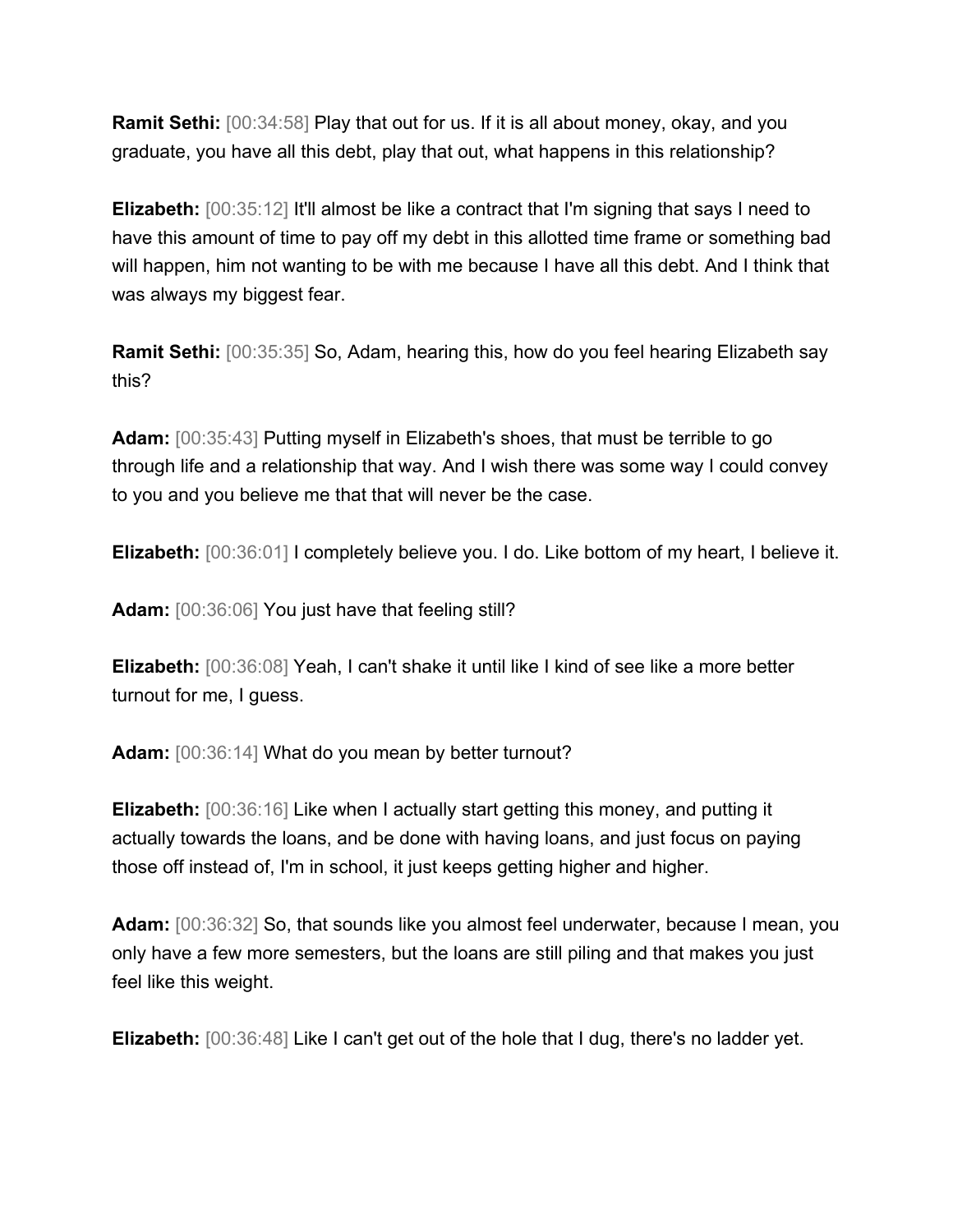**Adam:** [00:36:54] I got you. How do I support you through this short time until the ladder arrives?

**Elizabeth:** [00:37:01] It's like, I appreciate you like helping me, and giving me, providing me resources to help me through that, but I don't want to have every conversation have to start with money.

**Adam:** [00:37:15] Got you. I understand.

**Ramit Sethi:** [00:37:18] Okay. That was fantastic, watching the two of you engage in this dance, and it's a new dance you're both learning, so everybody's a little bit uncomfortable, but you're both giving it all you've got, and that is really fantastic. I appreciate Adam's question. How can I support you? Love that. And Elizabeth, I appreciate the candor, which is, hey, I appreciate some of the resources, but really, I don't want everything to be about money. Let's zoom out for a second.

**Ramit Sethi:** [00:37:47] We have not gotten to things like creating a debt payoff plan, because that is a technical, tactical thing, and it's covered in my book and all over the place, that's not going to solve the problem. I could show you right now exactly the month and year that your debt will be paid off, they'll have zero effect on how you feel about money, Elizabeth, and Adam as well. It'll have zero effect on your relationship. The deeper issues here, can both of you spot what some of the deeper issues are?

**Adam:** [00:38:19] There needs to be a little bit more of like psychological safety in the relationship, and that needs to be the bedrock of this. And then, these tough conversations can come after that.

**Ramit Sethi:** [00:38:34] Elizabeth.

**Elizabeth:** [00:38:34] I completely 100% agree with that. I mean, I do think, over time, we've gotten better at communicating and I know I've always struggled with that, but it's a scary topic for me and I'm trying to do what I can to better us in that sense.

**Ramit Sethi:** [00:38:50] I love this concept of psychological safety. I want to talk about what that would look like, specifically if I were to come into your house and observe you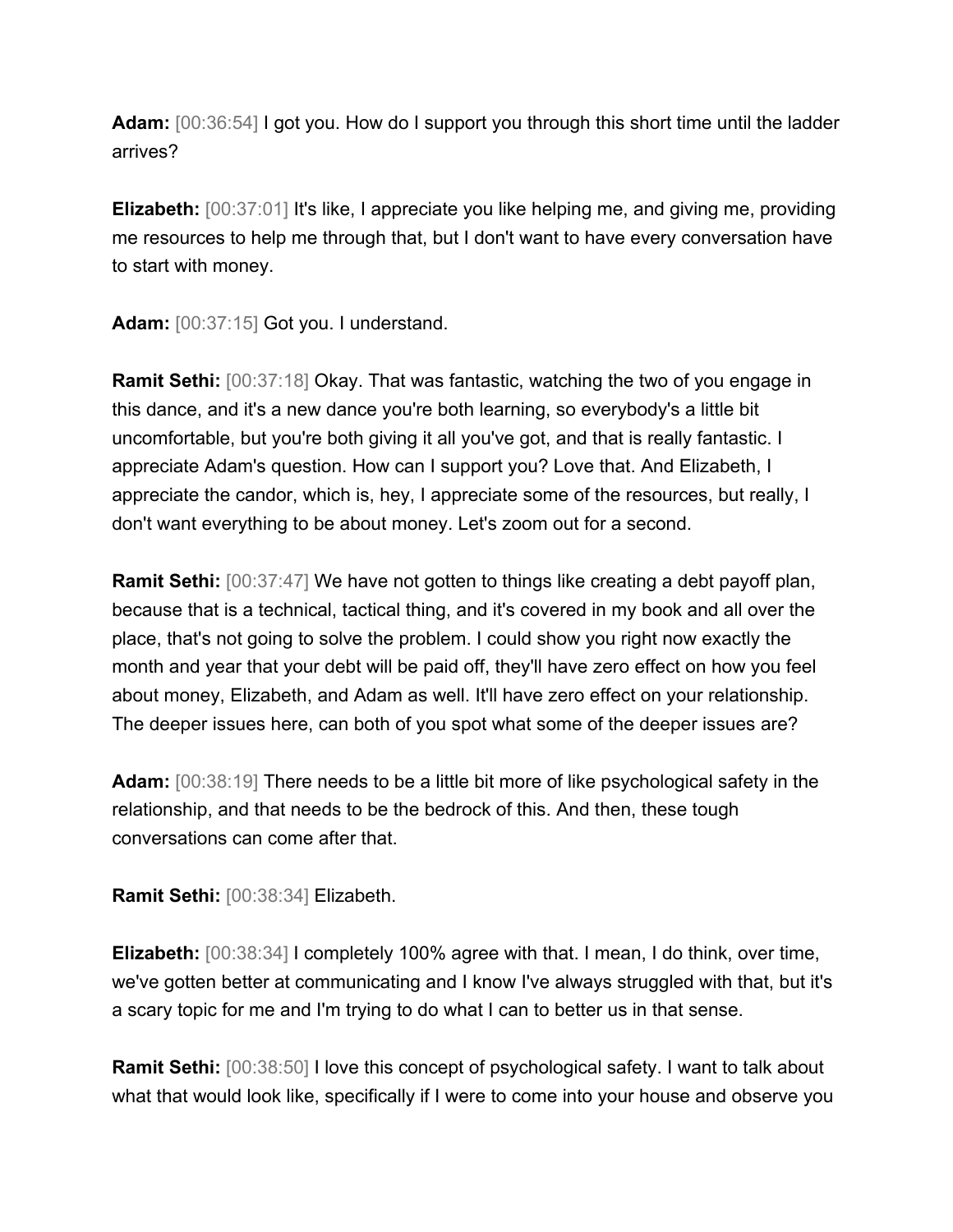two having a conversation or even a fight about money. What would it look like if the two of you were in a psychologically safe relationship? This is really important. They've both agreed that they need more psychological safety, and they're right, but I'm pressing them now to define it.

**Ramit Sethi:** [00:39:20] What is psychological safety? What would it look like? You'll find that the same scenario happens in your own money conversations. You or your partner will say something like, we just need to be more supportive of each other, and you'll both nod, and you'll agree, and then the next day, you'll go back to doing exactly what you used to do. When I work with students, whether it's on the podcast or in my programs, I insist on getting specific down to the observable behaviors.

**Ramit Sethi:** [00:39:55] Now, just imagine if I were sitting on your couch observing the two of you talking about money, I'm eating a habanero salsa that I brought in my own Ziploc bag, because fucking Tabasco is not spicy, here's my question for you, how would I know that you're both providing psychological safety? Would it be a specific phrase that you would say? Would you have an index card that you would use with a checklist on it? Would it be that you have an agenda and you talk about money on the first of every month? I want to see the behavior, not just the feeling. Feelings are powerful, but without behaviors, they're often misleading or ephemeral. Tie those specific behaviors in and you're going to see real lasting change.

**Adam:** [00:40:45] Just having the ability to make it through a full conversation about money, whatever it is, tactical stuff about how we're going to pay this debt off or thinking about the next purchase and emotion is not rising.

**Ramit Sethi:** [00:41:02] Specifically, what does that mean, emotion is not rising?

**Adam:** [00:41:04] Nobody's muscles are tensing up, nobody is saying, I always look out for you always, like you always talk about money or you always whatever, no one is saying that.

**Ramit Sethi:** [00:41:20] What are you saying instead?

**Adam:** [00:41:23] Just literally anything on the subject.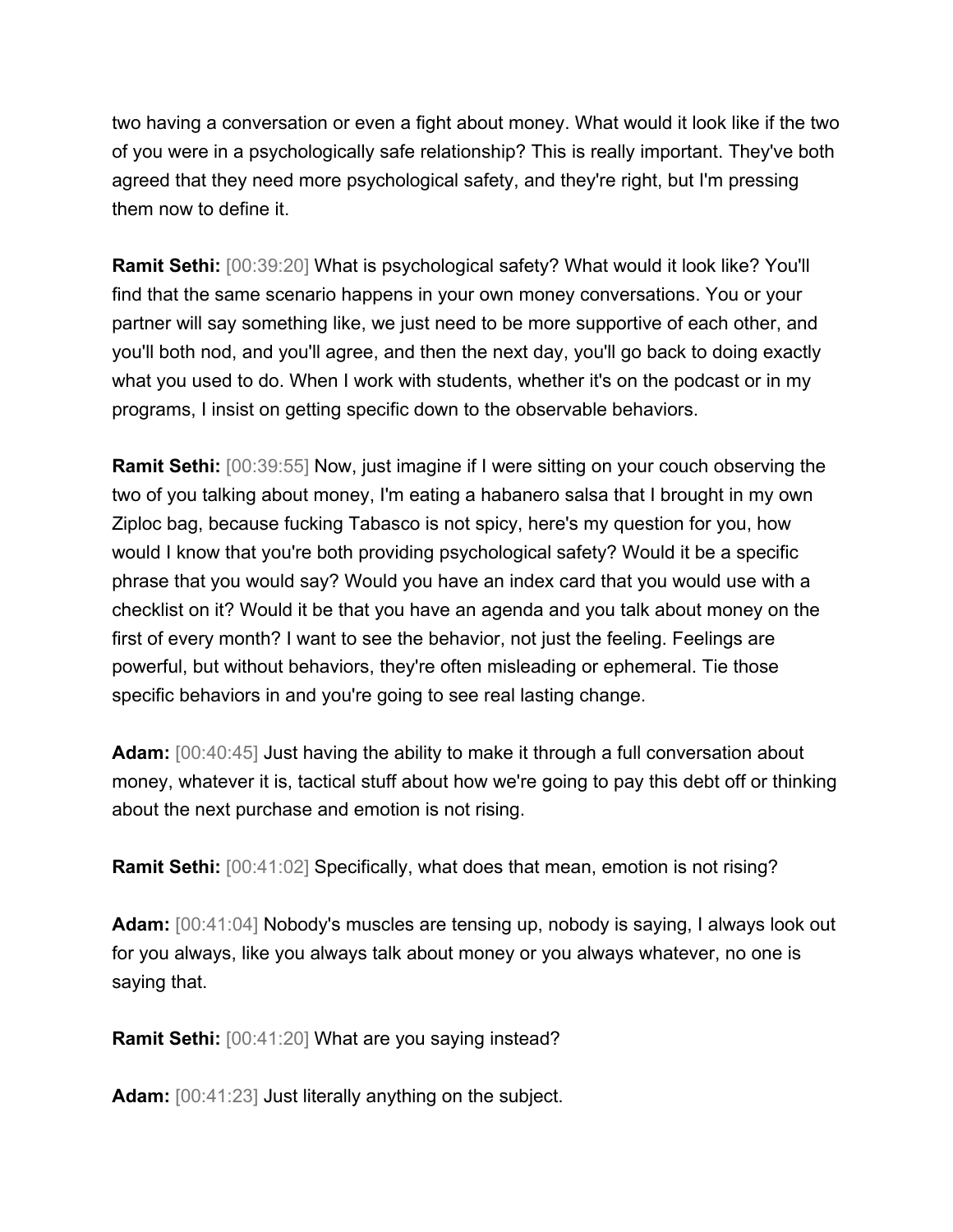**Ramit Sethi:** [00:41:27] Notice how hard it is for Adam to get specific. This is so common. I'm going to keep pushing him. By the way, I sound really mean in these comments, but I was absolutely loving this, so I'm not sure why I sound like a prison guard yelling at someone. Sorry, Adam.

**Adam:** [00:41:42] I guess I'm thinking more of like a technical conversation that can go anywhere.

**Ramit Sethi:** [00:41:47] It's not the technical, what are you saying instead, it doesn't matter what the topic in personal finances, you've told me you're not going to say things like, you always do X, what are you going to say?

**Adam:** [00:42:00] I just feel like maybe I people would be saying, I feel, instead of-

**Ramit Sethi:** [00:42:06] Okay. So, you're going to talk about feelings. Good.

**Adam:** [00:42:08] Yeah.

**Ramit Sethi:** [00:42:08] What else?

**Adam:** [00:42:10] And just like reassurances, like I'm here with you, this kind of thing.

**Ramit Sethi:** [00:42:14] Love that. And let's talk about that last 60 seconds of the conversation. Maybe it was a pretty controversial, or provocative, or even heated discussion, what happens in those last 60 seconds of the conversation? What are you going to be saying to each other then?

**Adam:** [00:42:29] Just like, okay, wow, I'm glad we came to that conclusion, I'm glad we had this conversation.

**Ramit Sethi:** [00:42:36] Watch this, Adam. Elizabeth, in that last 60 seconds of a psychologically safe conversation, what are you saying to each other?

**Elizabeth:** [00:42:45] I love you.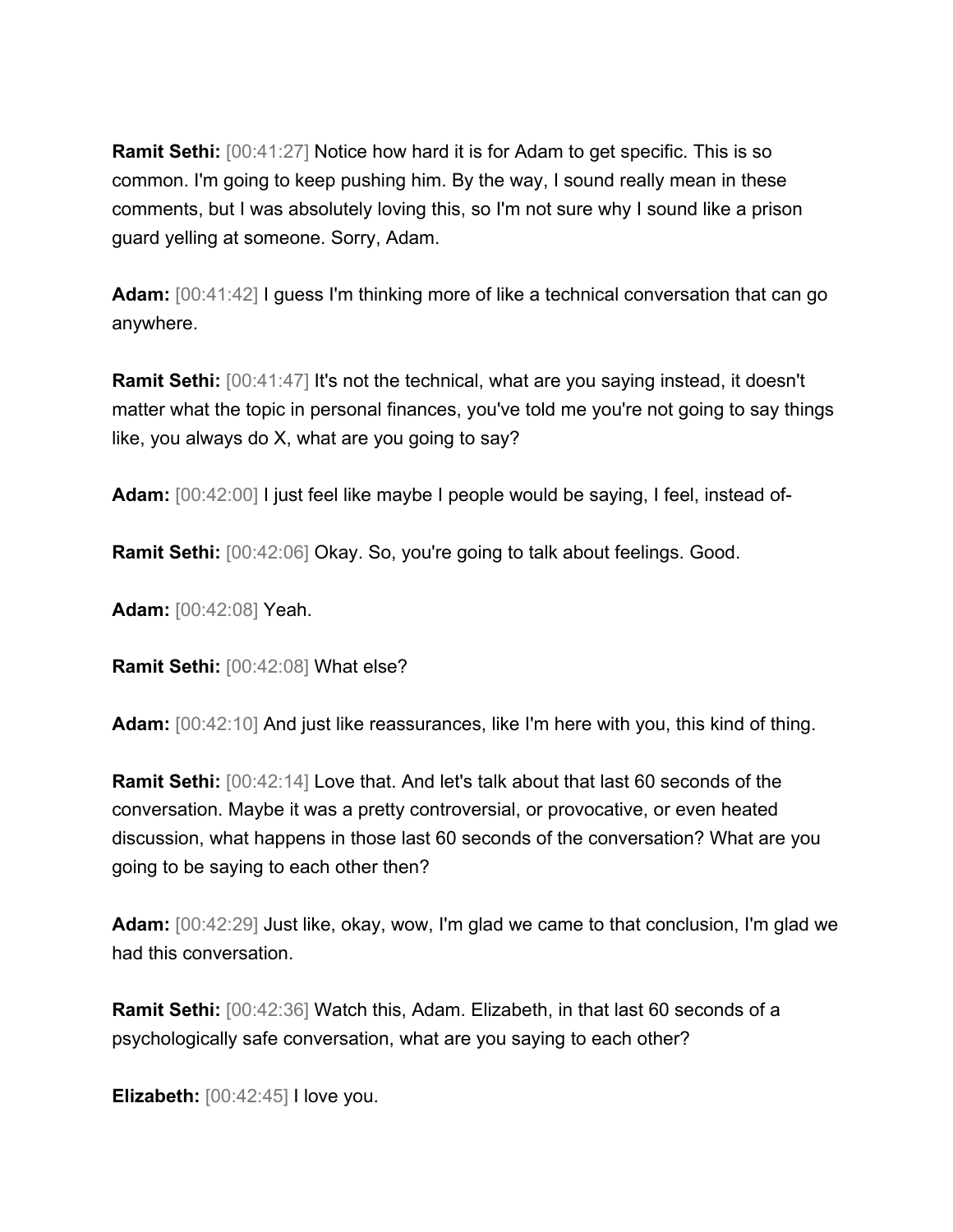**Adam:** [00:42:46] I love you, yeah.

**Ramit Sethi:** [00:42:47] Guys, come on. You love each other, and the way that you can express that is if you feel safe. Now, I'm going to guess, I'm going to go on a big limb here, the last 10 times you talked about money, you didn't look each other in the eye, and say, I love you, at the end of that conversation.

**Elizabeth:** [00:43:04] Is that right?

**Elizabeth:** [00:43:04] That's spot on. That's spot on.

**Adam:** [00:43:07] That spot on.

**Ramit Sethi:** [00:43:08] As you can tell, I am loving this, and so are they. We can have fun even though money can be stressful. And this is an awesome moment to create new rituals. Some of their rituals involve new habits, like saying, I love you at the end of a money conversation they have. Some of their rituals will involve getting rid of old stories that they used to tell themselves.

**Ramit Sethi:** [00:43:33] Once we're done with this call, I'm going to give you a little bit of homework, I want you to take a piece of paper, dumb, horrible, stupid. Write those down on a piece of paper. I am dumb. I am horrible. I want you to throw those in a fireplace or light them on fire, and take a picture of it, and send it to me. Okay. That's going to be your homework for today, because those days are over.

**Elizabeth:** [00:43:55] I'd feel relieved.

**Ramit Sethi:** [00:43:58] Yeah. How come?

**Elizabeth:** [00:43:59] Because I feel like this was a weight that I feel like was on our shoulders together, and I don't want to feel that way.

**Ramit Sethi:** [00:44:08] In this episode, there were a few points that really stood out to me. First, words have power. When we call ourselves bad with money, that can often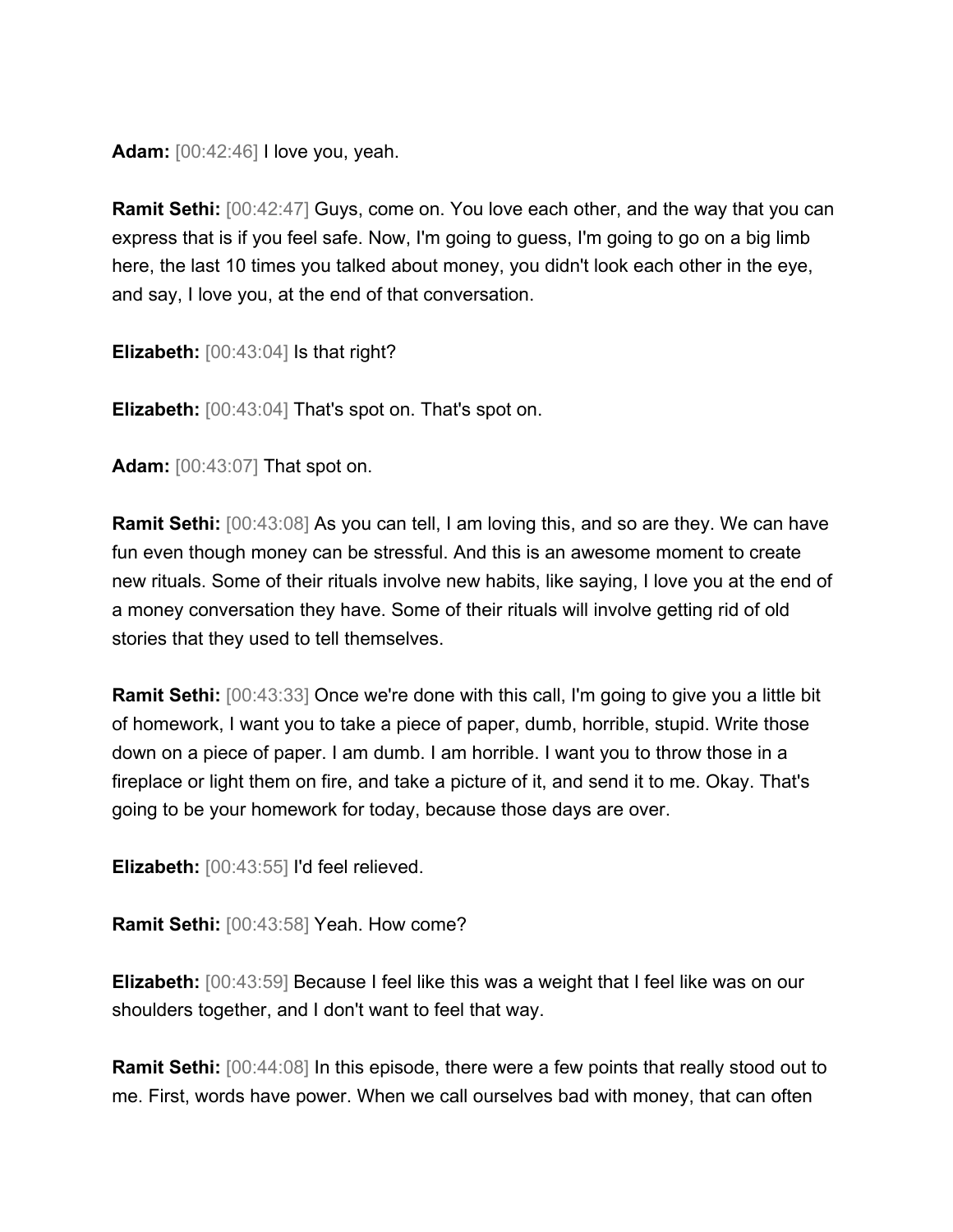become a self-fulfilling prophecy. We can rewrite that language to say something instead like, I haven't mastered the skill of money yet, but I'm going to put aside time each week, so I can get better at my own finances. Oh, what a beautiful reframe.

**Ramit Sethi:** [00:44:42] The second point that really stood out to me was that each of us can have very different experiences with money. He was in debt, loved paying it off as aggressively as possible. She also has debt, somewhat of a similar amount, and she approaches it in a totally different way. Doesn't mean one is right or wrong, but we have to be able to hear how the other person thinks about their financial situation before we jump in and tell them to do it our way. And finally, one of the things that really stood out to me today was that you can have fun in these conversations. We can make some jokes about each other, we can laugh, we can create some new rituals.

**Ramit Sethi:** [00:45:27] If you're having money conversations, you should be laughing at least once a conversation. That's a sign that you're on the right track. So, send me a note from today's episode, you can email me if you're on my email list, you can DM me on Instagram, you can Tweet me, and tell me one thing that stood out to you from today's episode. Remember, I want to hear from you with each of these podcast episodes here at I Will Teach You To Be Rich. Thank you for listening, and I'll see you next week.

**Ramit Sethi:** [00:46:03] Thanks for listening to I Will Teach You To Be rich. I'm Ramit Sethi. Please follow the show on Apple Podcast, Spotify, or wherever you listen to podcasts. Are you and your partner interested in being on this podcast? Every once in a while, I take applications from couples who need financial help. Sign up to my newsletter at iwt.com to get notified when the application window is open. Here's what you'll find next week on the I Will Teach You To Be Rich podcast.

**Mary:** [00:46:40] Our seven-year-old, he knows, and he has told me, mommy, don't blow all our money.

**Chuck:** [00:46:46] I'm frustrated I can't do more for myself. I feel like I'm working hard, and doing a lot to provide to the family, yet I come last in it. I would like to do more for myself.